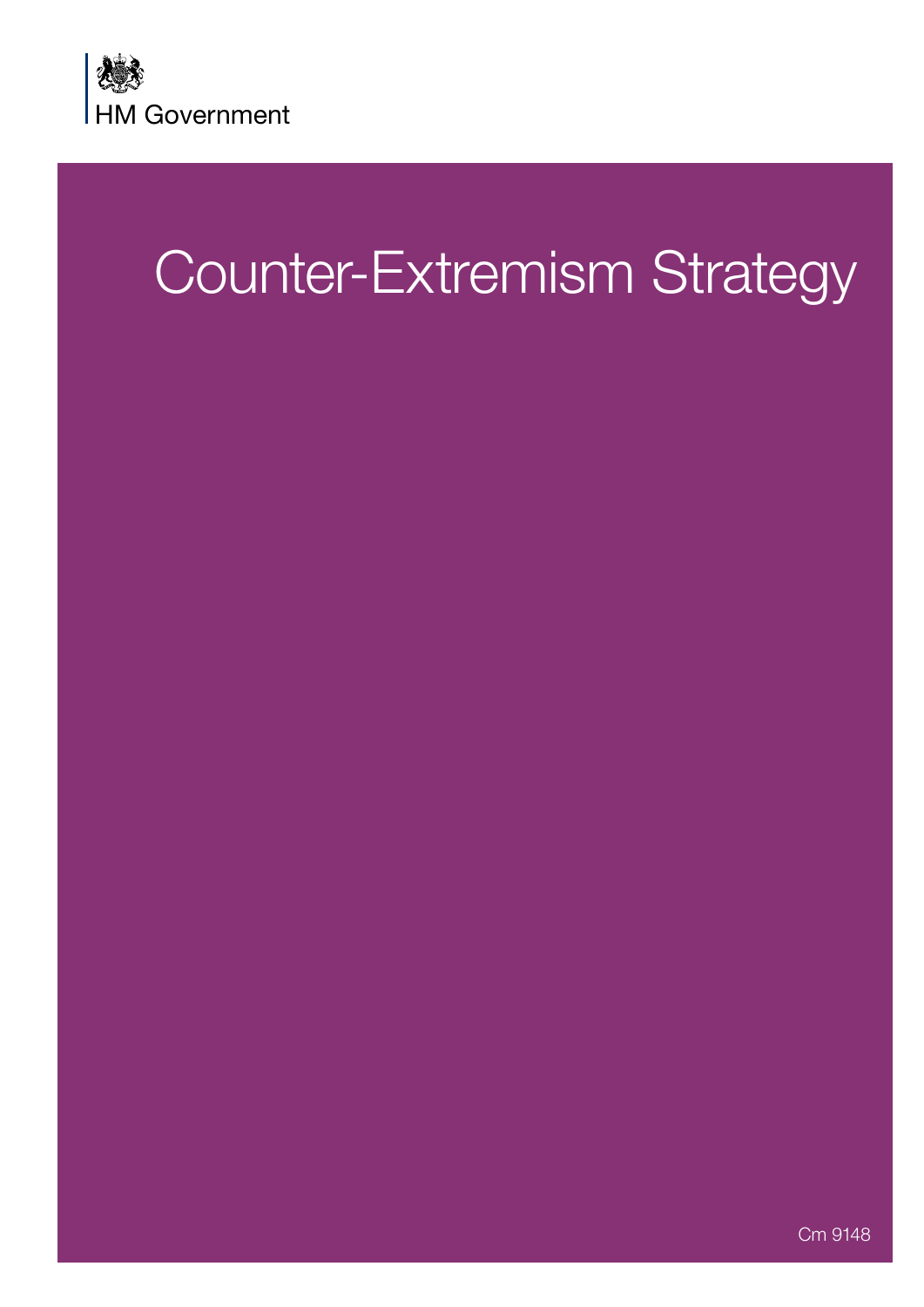

# Counter-Extremism Strategy

Presented to Parliament by the Secretary of State for the Home Department by Command of Her Majesty

*This Command Paper (Cm 9148), has been published to replace the Command Paper (Cm 9145) presented to Parliament on 19 October 2015. Copies will be provided free of charge to all known recipients of Cm 9145.*

October 2015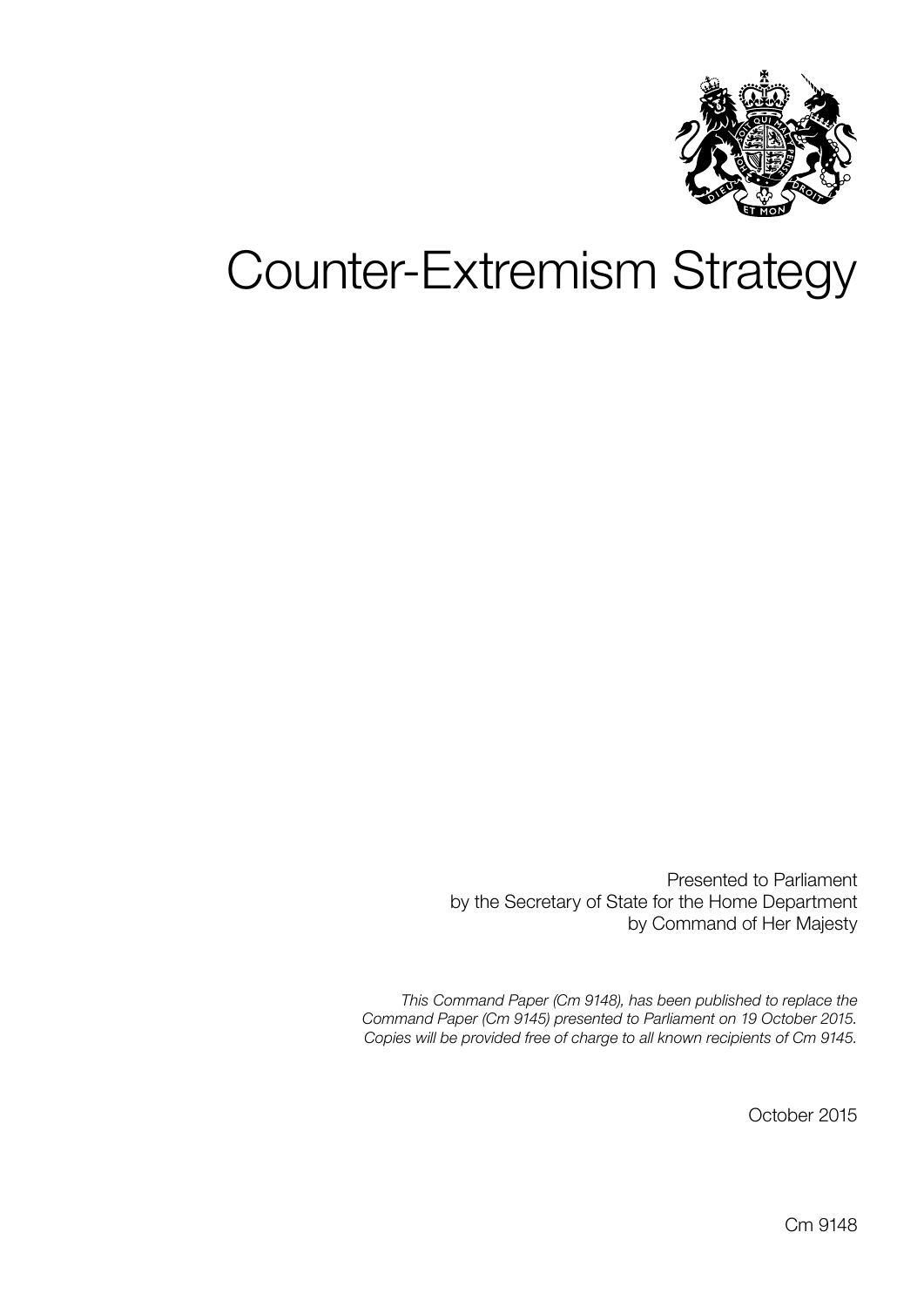#### © Crown copyright 2015

This publication is licensed under the terms of the Open Government Licence v3.0 except where otherwise stated. To view this licence, visit [nationalarchives.gov.uk/doc/open-government-licence/](www.nationalarchives.gov.uk/doc/open-government-licence/version/3) [version/3](www.nationalarchives.gov.uk/doc/open-government-licence/version/3) or write to the Information Policy Team, The National Archives, Kew, London TW9 4DU, or email: [psi@nationalarchives.gsi.gov.uk](mailto:psi%40nationalarchives.gsi.gov.uk?subject=).

Where we have identified any third party copyright information you will need to obtain permission from the copyright holders concerned.

This publication is available at<www.gov.uk/government/publications> Any enquiries regarding this publication should be sent to us at:

Counter-Extremism Directorate Home Office 2 Marsham Street London SW1P 4DF

[counterextremismstrategy@homeoffice.x.gsi.gov.uk](mailto:counterextremismstrategy%40homeoffice.x.gsi.gov.uk?subject=)

Print ISBN 9781474125413 Web ISBN 9781474125420

ID 21101502 10/15 51859 19585

Printed on paper containing 75% recycled fibre content minimum

Printed in the UK by the Williams Lea Group on behalf of the Controller of Her Majesty's Stationery Office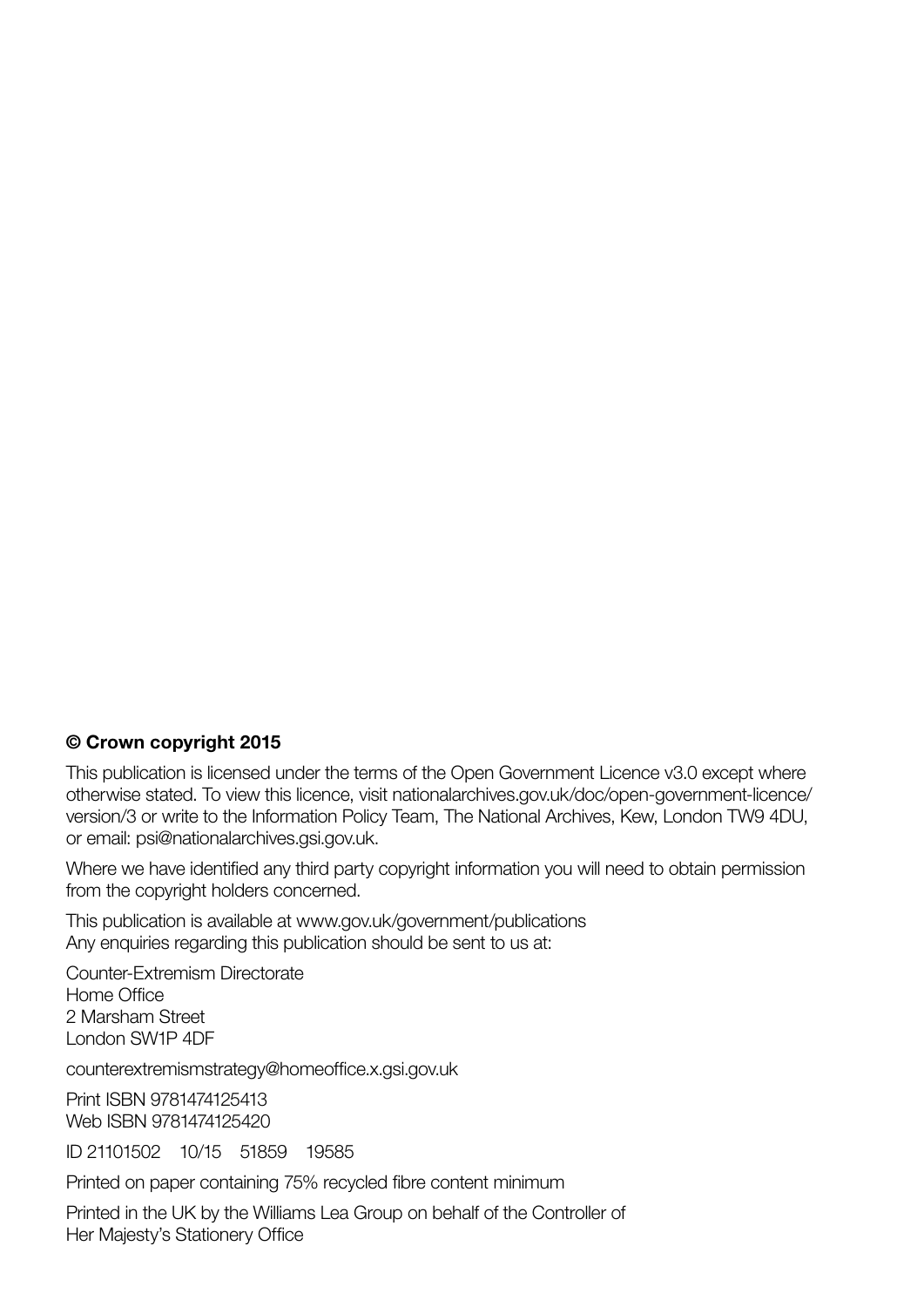## **Contents**

| <b>Prime Minister Foreword</b>                                            | 5. |
|---------------------------------------------------------------------------|----|
| Home Secretary Foreword                                                   |    |
| Chapter 1 – The Threat from Extremism                                     | 9  |
| Chapter 2 – Our Strategic Response                                        | 17 |
| Chapter 3 – Countering Extremist Ideology                                 | 21 |
| Chapter 4 – Building a partnership with all those<br>opposed to Extremism | 31 |
| Chapter 5 – Disrupting Extremists                                         | 33 |
| Chapter 6 – Building Cohesive Communities                                 | 37 |

#### The Devolved Administrations

The strategy deals with devolved matters and we will work closely with the devolved Governments on how it should apply to Scotland and Wales. Where measures in the strategy deal with devolved matters and require legislative change this will be agreed with the devolved governments in accordance with the devolution settlements.

The strategy will not extend to Northern Ireland at this stage. We will continue to work closely with the Northern Ireland Office and the Northern Ireland Executive to share ideas and best practice. We remain open to the possibility that the strategy could be extended to Northern Ireland in the future if that has the support of the devolved institutions.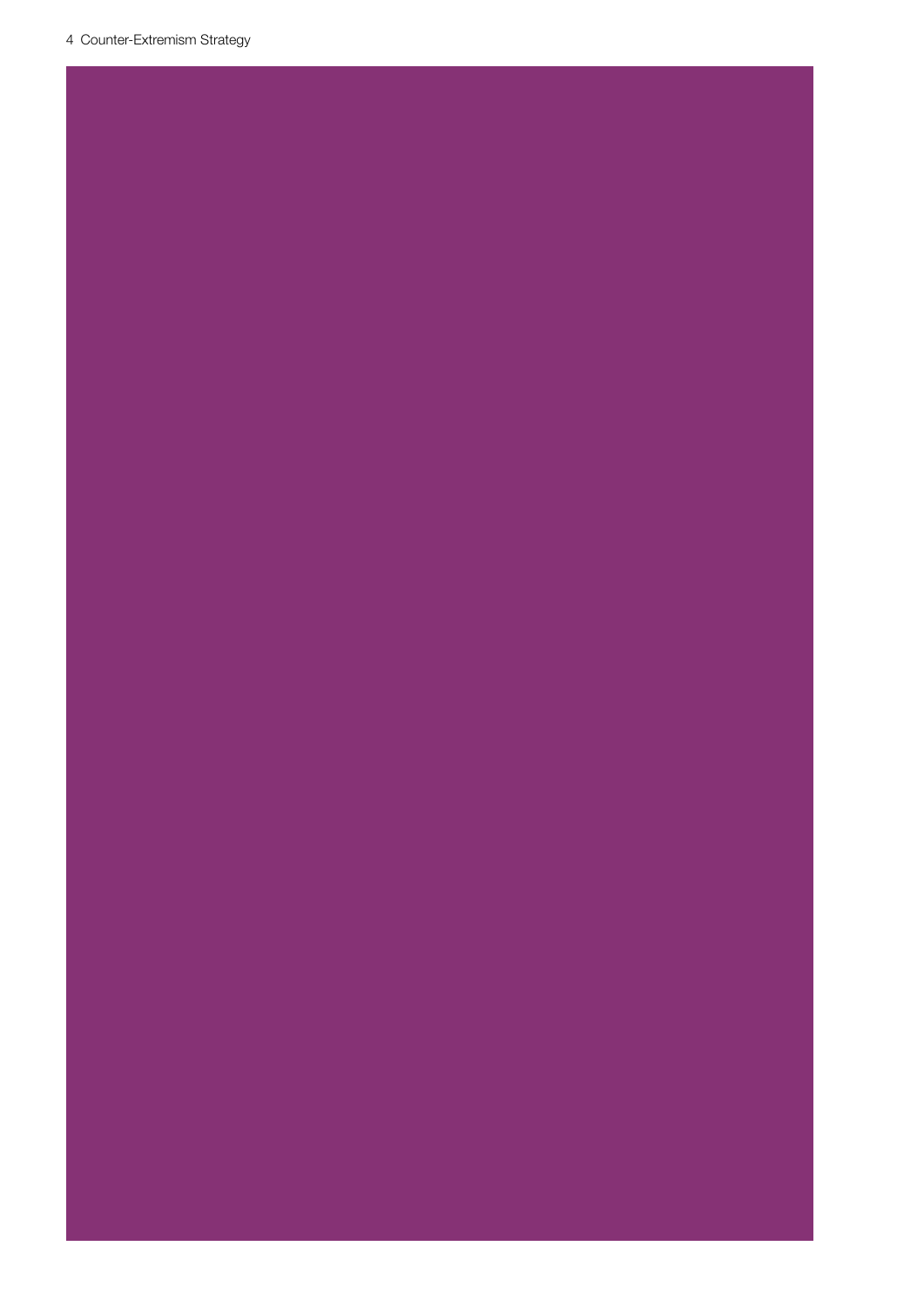## <span id="page-5-0"></span>Prime Minister Foreword



Over generations, we in Britain have built something extraordinary: a successful multi-racial, multi-faith democracy. Our country today is more vibrant, buoyant and diverse than ever before in our history. There is still more to be done to defeat racism, promote genuine equality of opportunity and build a more cohesive society. But I believe it is right to say that Britain is on the rise, strong and growing stronger with each new day.

Our success is underpinned by our distinct, British values – the liberty we cherish, the rights we enjoy and the democratic institutions that help protect them. Our freedoms have been hard-won and throughout our long history, we have come together to defeat those who sought to undermine them, to threaten our values and way of life.

Alongside our values, we have together forged an increasingly inclusive identity. In our country, people should have no difficulty in identifying themselves as a proud Sikh, or Jew, or Muslim, Hindu or Christian as well as being a proud Brit. This is precious, and we must build on it still further.

One of the greatest threats we face is the scourge of extremism from those who want to divide us. We see it in sickening displays of neo-Nazism, Islamophobia, antisemitism and, of course, Islamist extremism.

The fight against Islamist extremism is, I believe, one of the great struggles of our generation. In responding to this poisonous ideology, we face a choice. Do we close our eyes, put our kid gloves on and just hope that our values will somehow endure in the end? Or do we get out there and make the case for those values, defend them with all that we've got and resolve to win the battle of ideas all over again?

In the past, I believe governments made the wrong choice. Whether in the face of Islamist or neo-Nazi extremism, we were too tolerant of intolerance, too afraid to cause offence. We seemed to lack the strength and resolve to stand up for what is right, even when the damage being done by extremists was all too clear.

The publication of this Counter-Extremism Strategy is a clear signal of the choice we make today. In government, we have already overhauled our approach so that it tackles both violent and non-violent extremism. We know that terrorism is really a symptom; ideology is the root cause. But the stakes are now rising. The menace of ISIL and the sophisticated efforts of extremists to groom and radicalise young British people demands a response of a different magnitude.

Our new strategy has four key pillars, part of an approach I set out in July 2015. We will vigorously counter extremist ideology – making sure every part of government is stepping up to the plate. We will actively support mainstream voices, especially in our faith communities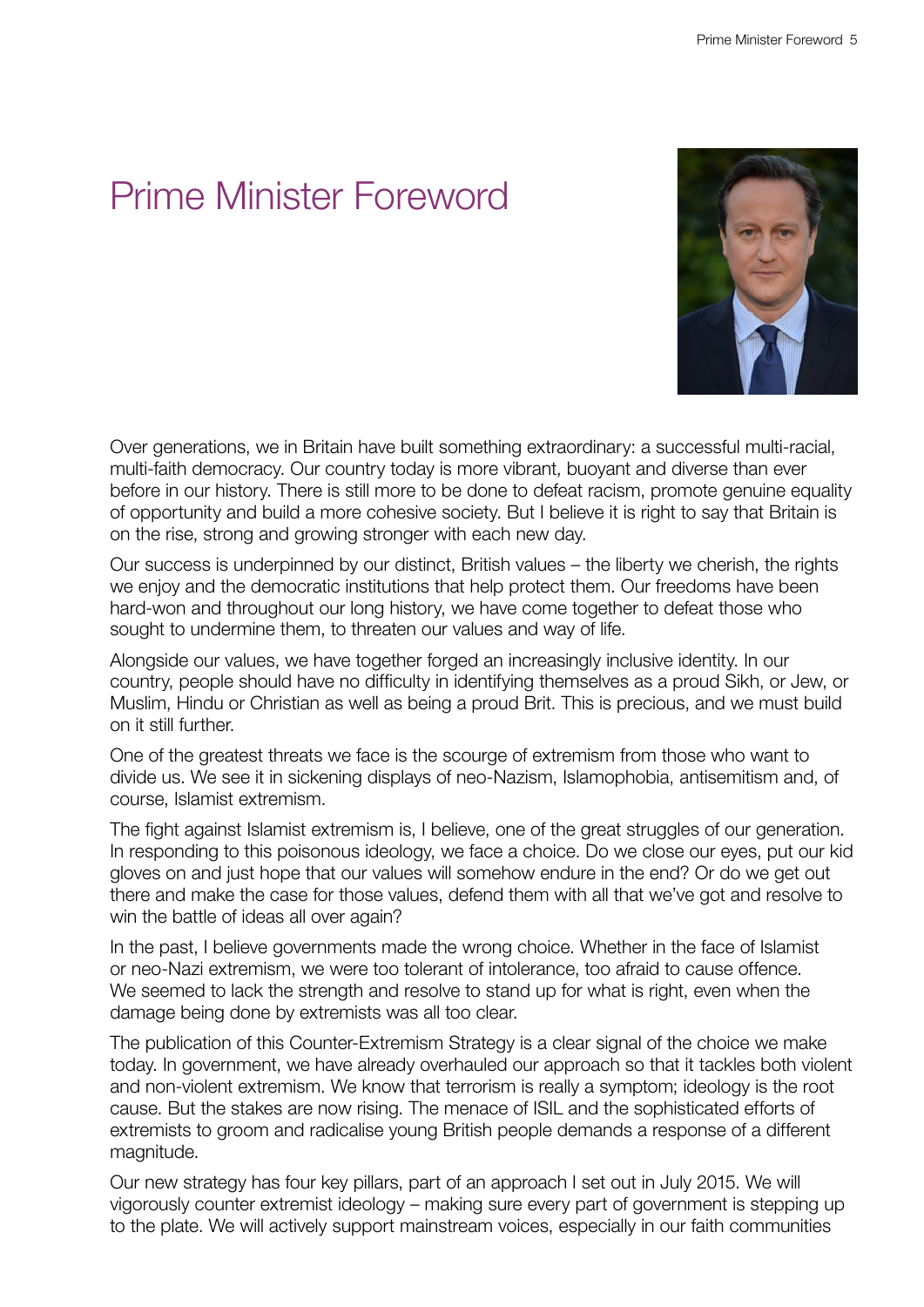and in civil society. That means supporting all those who want to fight extremism, but are too often disempowered or drowned out in the debate. We will disrupt extremists, aggressively pursuing the key radicalisers who do so much damage. And we will seek to build more cohesive communities, tackling the segregation and feelings of alienation that can help provide fertile ground for extremist messages to take root.

Defeating extremism in all its forms is not something the state can do alone. We need the help of everyone, including our faith communities. We must be absolutely clear that when it comes to countering Islamist extremism, our strategy is not about criticising or attacking the religion of Islam or its followers. Our aim is to work in partnership to isolate the extremists from everyone else – and to stop them from driving a wedge between British Muslims and the rest of our society.

If we implement this strategy, if we build that partnership, I am confident that together we can defeat the extremists and build a more cohesive country for our children, our grandchildren and for every generation to come.

ail Can

The Rt Hon David Cameron MP Prime Minister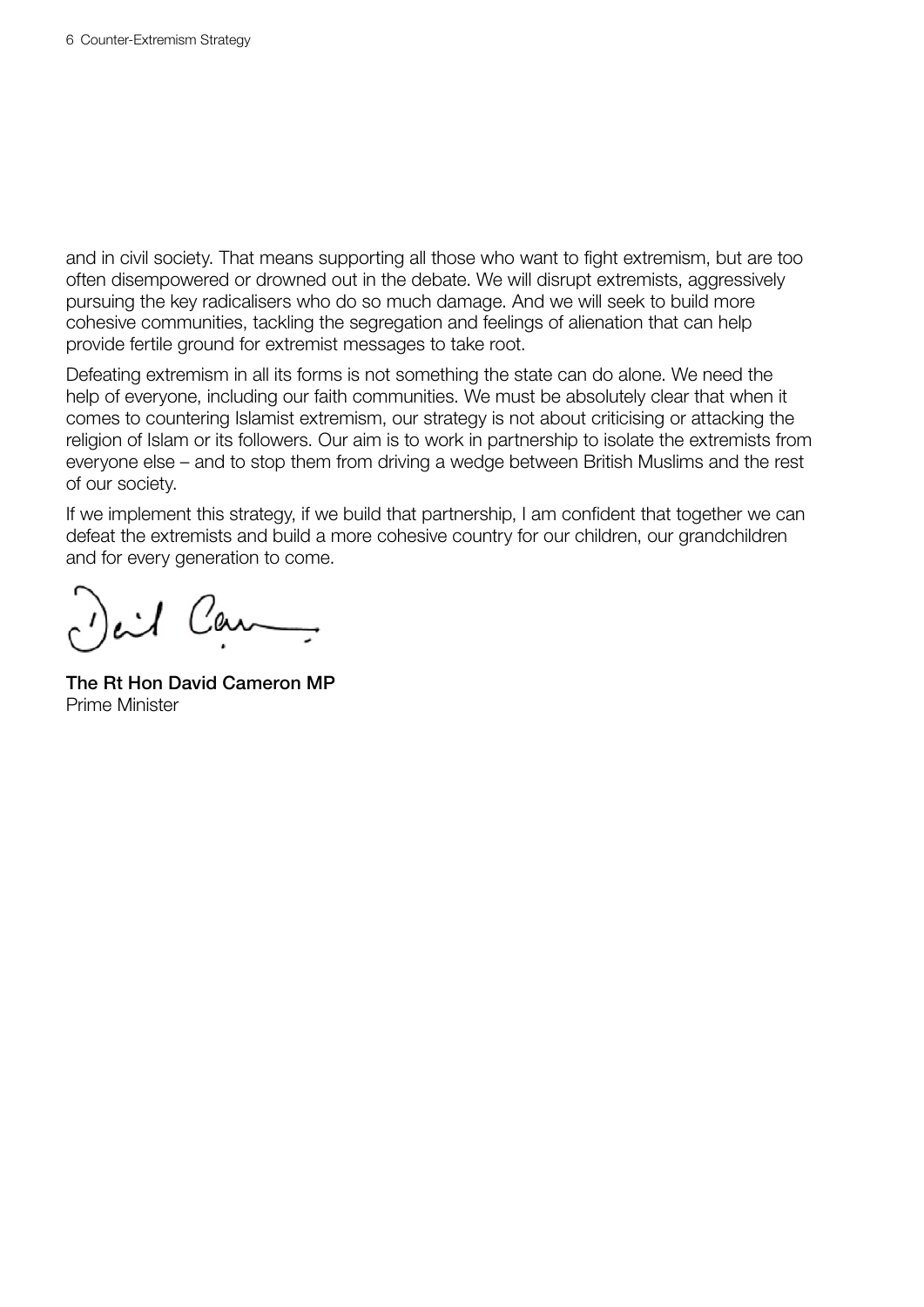## <span id="page-7-0"></span>Home Secretary Foreword



At the heart of this strategy is a partnership between government and all those individuals, groups and communities, who want to see extremism defeated. It is a partnership that will not only seek to counter the ideology spread by extremists, but will stand up for the shared values that unite us as a country: values that include democracy, free speech, mutual respect, and opportunity for all.

It is these values that allow us to enjoy our individual freedoms and to lead varied lives in diverse communities. But they also come with a responsibility to respect the rights of others to live as they choose.

Yet, in recent times, we have seen extremists operating at an unprecedented pace and scale, seeking to divide our communities and cause great harm.

Where this leads to violence the threat is all too apparent, from the 38 people murdered in Tunisia in June to the 17 people murdered in Paris in the attacks in January this year. The rise of ISIL is particularly alarming, driven in part by their sophisticated use of the internet and social media. More than 750 UK-linked individuals have travelled to take part in the Syrian conflict.

But the threat posed by extremists is not limited to violence, nor to Islamist extremism. The rise of neo-Nazi groups, and the increase in antisemitic and anti-Muslim hatred is deeply concerning. Where non-violent extremism goes unchallenged, the values that bind our society together fragment. Women's rights are eroded, intolerance and bigotry become normalised, minorities are targeted and communities become separated from the mainstream.

Such behaviour cannot go uncontested. A new approach is required to tackle this growing threat and protect people from the damage extremists cause. This strategy therefore addresses the full spectrum of extremism: violent and non-violent, Islamist and neo-Nazi – hate and fear in all their forms.

We will systematically confront and challenge extremist ideology, exposing it for the lie it is. And we will thwart its destructive consequences. We will disrupt all those who seek to spread hate and we will prosecute all those who break the law. But most importantly of all, we will stand up for all those who know that in Britain we are stronger together. Because when we join up all the voices of those who want to defeat extremism, they are louder and more powerful than the voices of those who seek to divide us.

This strategy sets out how we will work across government, and with individuals and groups across Britain, to defeat extremism in all its forms.

The Rt Hon Theresa May MP Home Secretary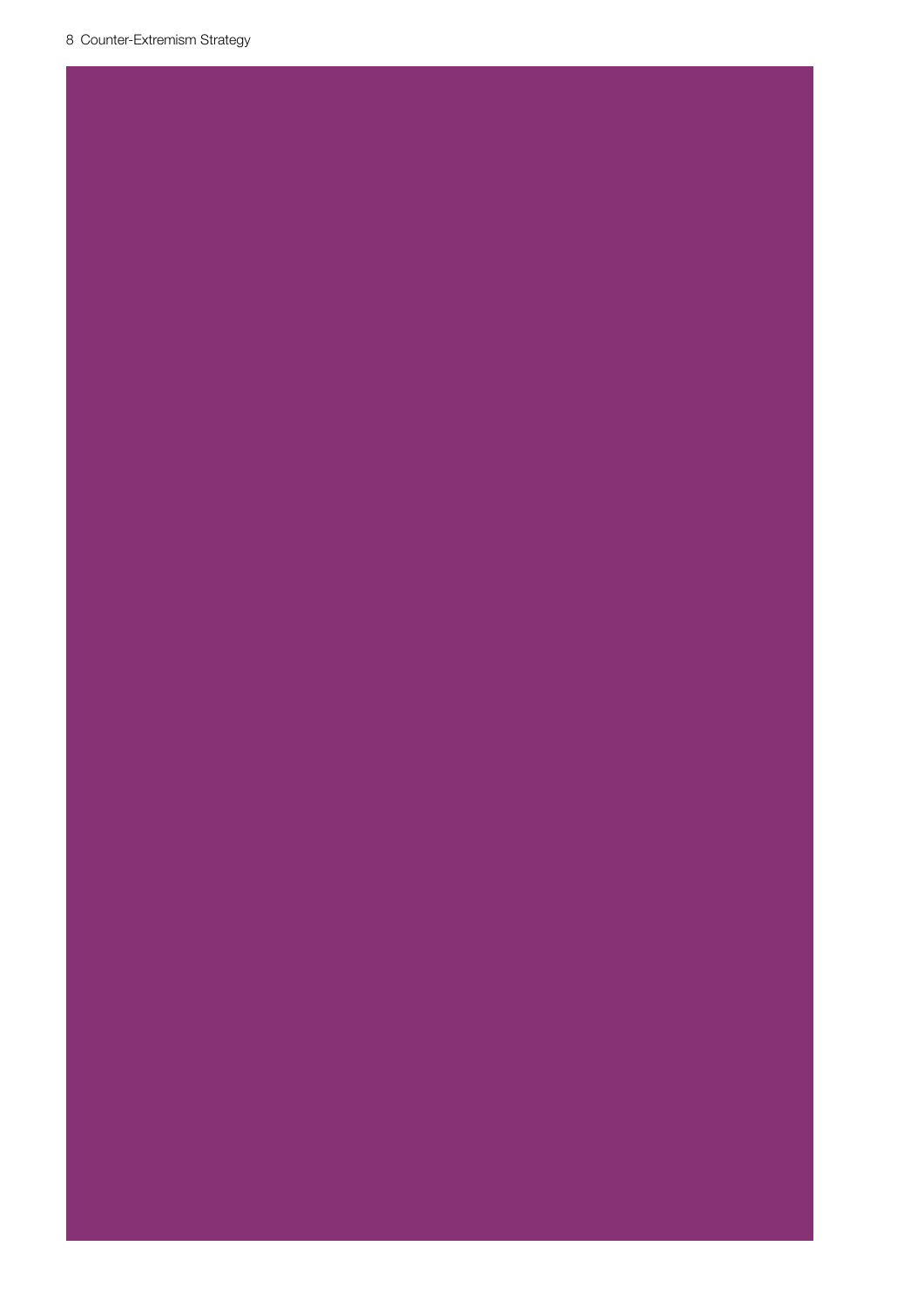## <span id="page-9-0"></span>Chapter 1 – The Threat from Extremism

Extremism is the vocal or active opposition to our fundamental values, including democracy, the rule of law, individual liberty and the mutual respect and tolerance of different faiths and beliefs. We also regard calls for the death of members of our armed forces as extremist.

1. Life in our country is based on fundamental values that have evolved over centuries, values that are supported and shared by the overwhelming majority of the population and are underpinned by our most important local and national institutions. These values include the rule of law, democracy, individual liberty, and the mutual respect, tolerance and understanding of different faiths and beliefs.

2. All people living in Britain are free to practise a faith or to decide not to follow any faith at all. We are free to build our own churches, synagogues, temples and mosques and to worship freely. We are free to establish our own faith schools and give our children – boys and girls alike – the best education possible.

3. Our values are not exclusive to Britain, nor have they been arrived at by accident, or imposed from above. They have been shaped by our history. Our acceptance of the freedom of religious choice was born of religious conflict, which taught us that the alternative to tolerance is violence and bloodshed. Our support for democracy

developed over centuries as a guard against the abuse of power. Our belief in equality followed a history in which we have seen injustice, misery and damage caused by discrimination on the basis of religion, race, gender, disability or sexual orientation.

4. These values are under attack from extremists operating at a pace and scale not before seen. We will meet this challenge with a new and more assertive approach to defeat extremists. We will challenge their ideology, and defend and promote the values that unite us, not just because we are proud of these values, but because they are the means by which we have made a diverse, multi-racial, multi-faith society succeed. Our society works because we have responsibilities as well as rights. We all have the freedom to live how we choose, but in return it is vital that we respect the choices made by others.

*"Over generations, we have built something extraordinary in Britain – a successful multi-racial, multi-faith democracy. It's open, diverse, welcoming – these characteristics are as British as queuing and talking about the weather."*

Prime Minister, July 2015.

### The immediate threat

5. The greatest current challenge comes from the global rise of Islamist extremism. We see this in the violence of Al Qa'ida (AQ) and the Islamic State of Iraq and the Levant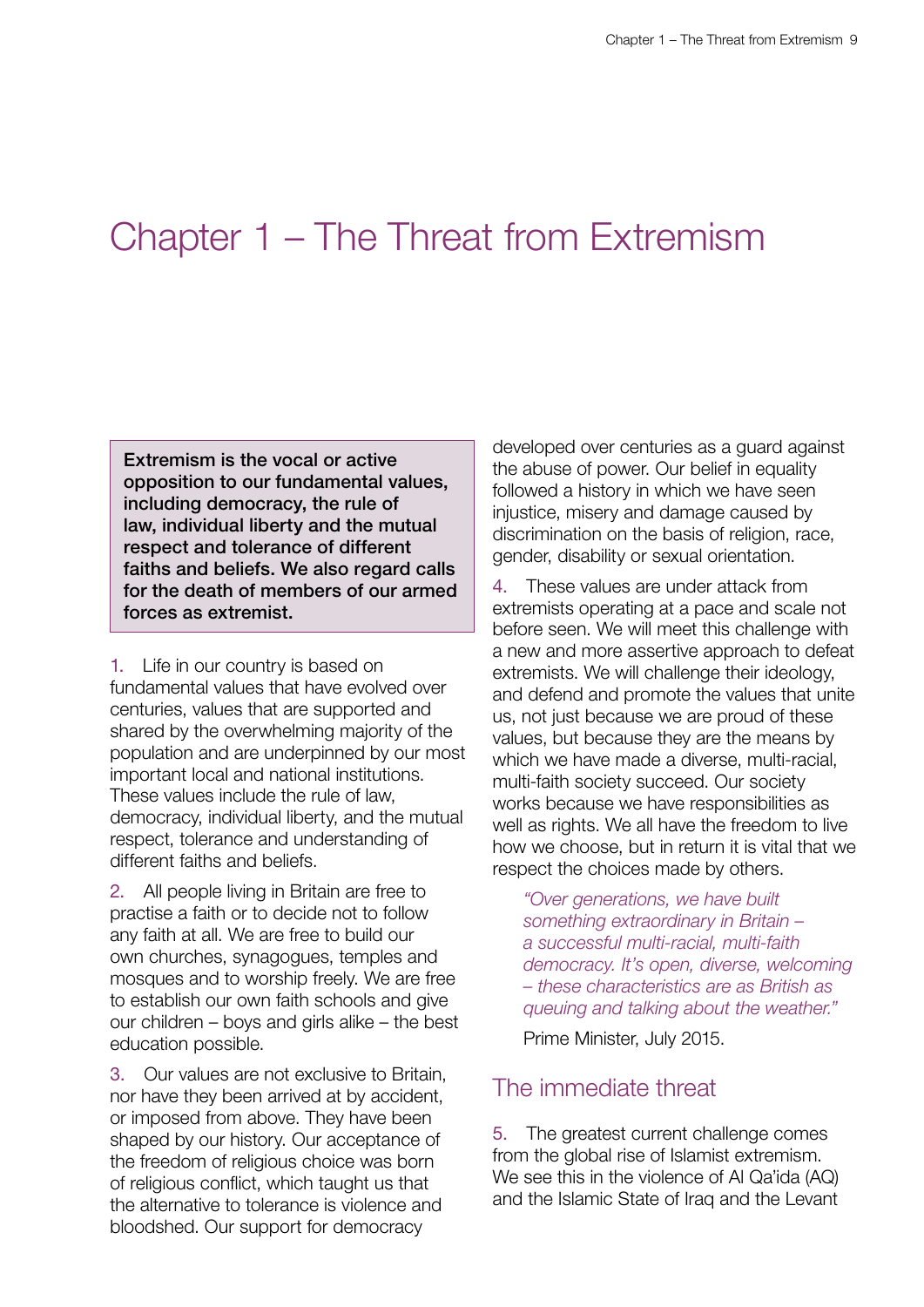(ISIL).<sup>1</sup> The appalling attack in Tunisia in June 2015 took the lives of 38 people, 30 of them British. More than 750 UK-linked individuals have travelled to take part in the Syrian conflict. Worryingly we have seen examples of women, children and families buying into ISIL's extremist narrative and travelling to live under their brutal regime. Islamist extremists have also inspired the overwhelming majority of over 40 terrorist plots which have been disrupted since the London bombings of 2005.

6. Islamist extremism is not the only threat, as seen by the vicious actions of a number of extreme right-wing and neo-Nazi groups. In 2013 Mohammed Saleem, an 82 year old British Muslim from Birmingham, was murdered by Pavlo Lapshyn,<sup>2</sup> an extremeright fanatic who went on to bomb mosques in Walsall, Wolverhampton and Tipton. In January 2015, Zack Davies attempted to murder Dr Sarandev Bhambra in a raciallymotivated attack in a supermarket in North Wales, and was sentenced to life in prison. He had claimed the attack was 'revenge for Lee Rigby', and extreme-right publications were found at his home.<sup>3</sup> The Government is determined that such violence, and the Islamophobia that underpins it, will be defeated and perpetrators brought to justice.

7. The loss of life through terrorism and murderous hate crime attacks are not the only dangerous consequence of allowing extremist ideas to go unchallenged. Where extremism takes root and our values are undermined the consequences are clear. The social fabric of our country is weakened. Violence goes unchallenged. Women's rights are fundamentally eroded. There is discrimination on the basis of gender, race,

religious belief or sexual orientation. There is no longer equal access to the labour market, to the law, or to wider society. Communities become isolated and cut off from one another. Intolerance, hatred and bigotry become normalised.

8. We are clear that this strategy will tackle all forms of extremism: violent and nonviolent, Islamist and neo-Nazi.

*"Everybody in our country is equal and everybody is free to lead their lives as they wish. But our society does not just confer rights; it demands responsibilities of us too. You have the freedom to live how you choose to live – but you must also respect the freedom of others to live how they choose to live. That, I believe, is one of the most important reasons why this country is the best in the world to live in, whether you are Christian or Muslim, Hindu or Sikh, Jewish or of no religion at all, whether you're black or white, male or female, gay or straight."*

Home Secretary, March 2015.

#### The harm extremism causes

9. Across the country there is evidence of extremists, driven by ideology, promoting or justifying actions which run directly contrary to our shared values. This causes harm to society in general and is used to radicalise vulnerable people. Increasingly extremists make sophisticated use of modern communications, including social media, to spread their extreme ideology and attract recruits in large numbers.

#### Justifying violence

10. A range of extremists in the UK promote hatred of others and justify violence, even if they do not act violently themselves. UK-based Islamist extremists reject democracy and glorify actions by

<sup>&</sup>lt;sup>1</sup> ISIL – this group is known by several names, including Daesh and Islamic State.

<sup>2</sup> <www.bbc.co.uk/news/uk-england-birmingham-24675040>

<sup>3</sup> [http://www.bbc.co.uk/news/uk-wales-north-east](http://www.bbc.co.uk/news/uk-wales-north-east-wales-34218184)[wales-34218184](http://www.bbc.co.uk/news/uk-wales-north-east-wales-34218184)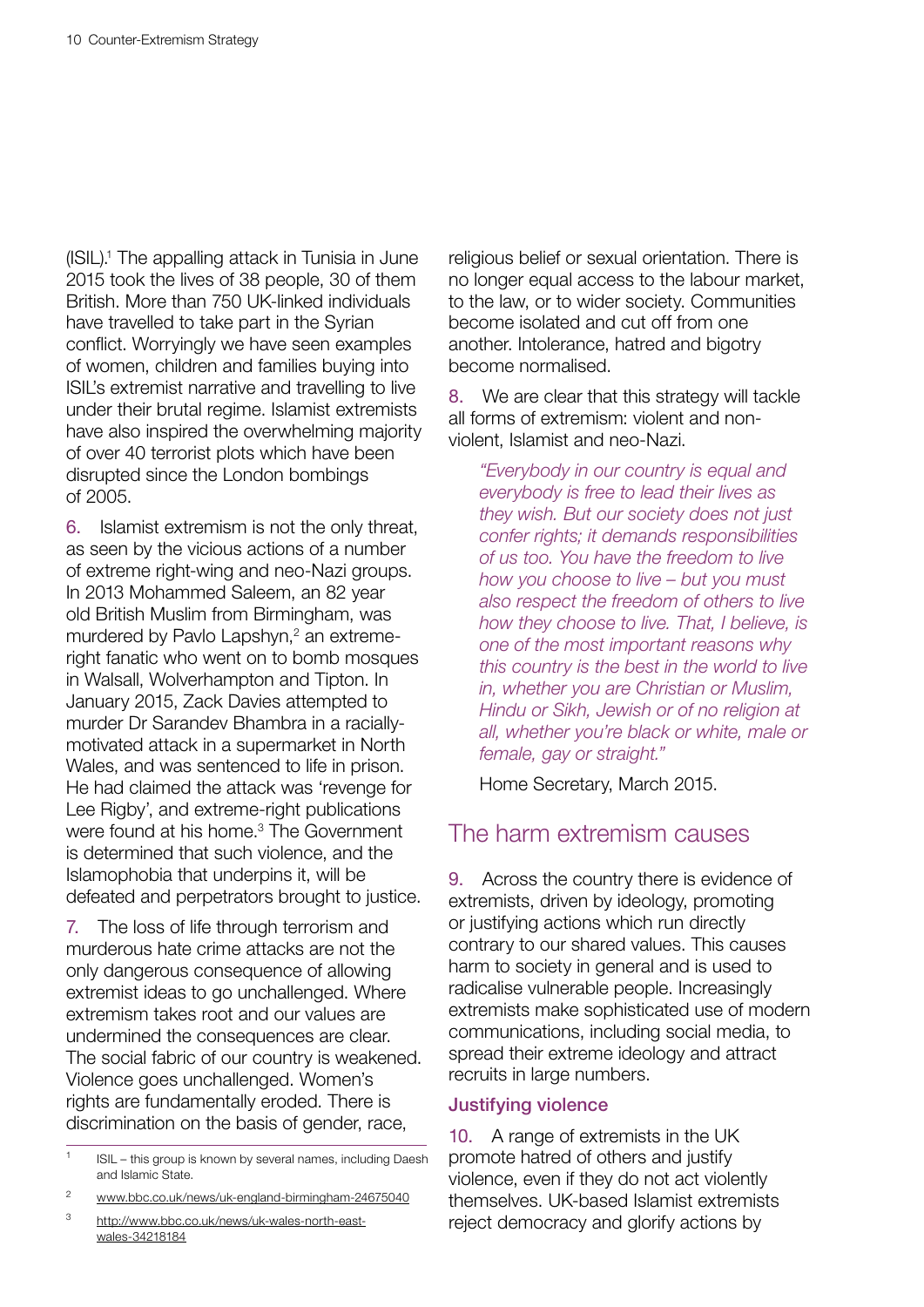extremist groups such as ISIL. While not directly encouraging participation in violence (which would be illegal), they carefully portray violence as inevitable in achieving the desired end state required by their ideology. Similarly, the rhetoric used by extreme right-wing groups and speakers is often characterised by violent language. Groups speak of the existence of a 'race war' and the need to 'smash' their opponents, and even of 'white jihad'. Their propaganda often uses the imagery of contemporary and historic terrorist and paramilitary groups. For example:

*"If you fancy smashing Antifascist vermin with bricks, join the white gang and contact us."* 

A neo-Nazi group with more than 1,500 followers on Twitter.

*"You're living in the West. Unlike us, you're blessed that you can cause terror in the hearts … of the Kufaar4 , … So rise up my brothers, rise up."* 

The video of a Syria-based UK terrorist, viewed over 55,000 times.

#### Promoting hatred and division

11. Many hate crimes are motivated by extremist ideologies, often propagated by individuals who make a careful effort to stay just within existing legal parameters, exploiting the very freedoms they claim to despise in order to undermine our society. For example:

• videos by one Islamist extremist have been viewed more than 5,000 times on YouTube, including his claim that unbelievers (or 'Kufaar') are *"not worth anything, less than an ant, less than an insect, less than a dog. A dog has more*  *honour than a Kafir and at least the dog he's loyal to you."*

- videos by one extreme right group, viewed more than 59,000 times, argues that *"The only viable option on the table… is to remove Islam from Britain."*
- one video, viewed more than 3,000 times, features an extreme right-wing speaker online arguing publicly that Jews were behind *"a conspiracy to alter the ethnic make-up of Britain. A conspiracy committing genocide against the white people. A conspiracy to exterminate the white people."*
- another video, viewed more than 9,000 times, shows a speaker at an anti-Muslim rally in Newcastle describing Islam as a *"disgusting, backward, savage, barbarian, supremacist ideology masquerading as a religion."*

12. This intolerance has translated into hate crime. Although overall crime in the UK has fallen by  $31\%$  since  $2010$ ,<sup>5</sup> reported hate crime has risen by 18%, with more than 52,500 hate crimes recorded by the police in England and Wales in 2014/15.<sup>6</sup> While in part this trend is explained by improved reporting and greater understanding among the police,<sup>7</sup> it remains deeply worrying.

13. While national statistics on hate crimes against different faith groups are not currently collected, data from the Metropolitan Police Service gives a powerful sense of the challenge, showing a 70% annual rise in reported anti-Muslim hate crime and a rise of 61% in reported antisemitic hate crime.<sup>8</sup>

<sup>5</sup> Crime Survey for England and Wales year ending June 2015 [http://www.ons.gov.uk/ons/rel/crime-stats/crime-statistics/](http://www.ons.gov.uk/ons/rel/crime-stats/crime-statistics/year-ending-june-2015/stb-crime--ye-june-2015.html) [year-ending-june-2015/stb-crime--ye-june-2015.html](http://www.ons.gov.uk/ons/rel/crime-stats/crime-statistics/year-ending-june-2015/stb-crime--ye-june-2015.html)

<sup>6</sup> Home Office Statistical Bulletin, Hate Crime, England and Wales (13 October 2015).

<sup>7</sup> [https://www.gov.uk/government/uploads/system/uploads/](https://www.gov.uk/government/uploads/system/uploads/attachment_data/file/364198/hosb0214.pdf) [attachment\\_data/file/364198/hosb0214.pdf](https://www.gov.uk/government/uploads/system/uploads/attachment_data/file/364198/hosb0214.pdf)

Kafir (pl. Kufaar): Literally, "the one who denies" belief in Allah; infidel, unbeliever.

<sup>8</sup> <http://www.met.police.uk/crimefigures/>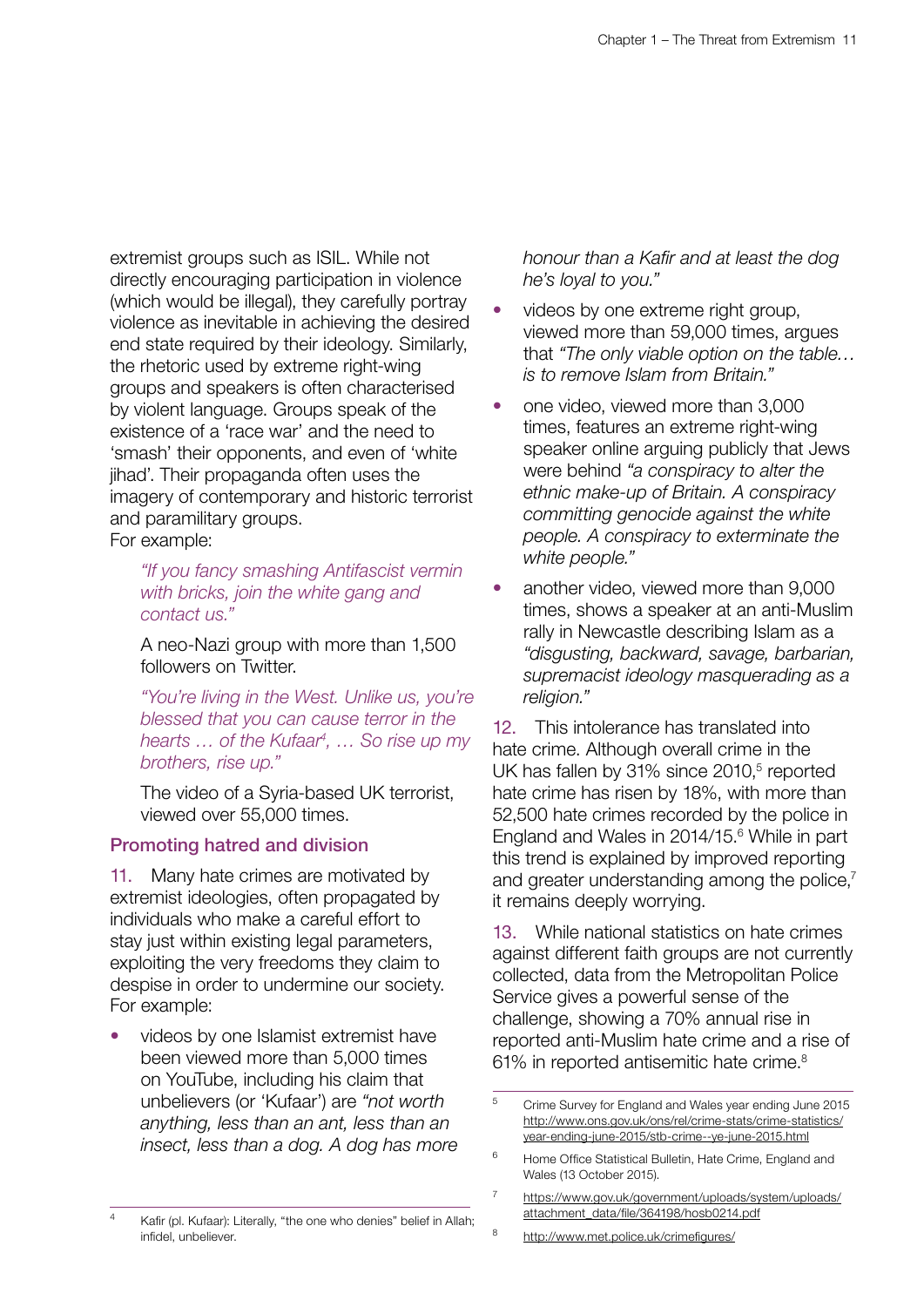14. A number of charities also record cases of specific types of hate crime. The Community Security Trust recorded 1,265 antisemitic incidents between March 2014 and February 2015 – an unprecedented figure for a twelve-month period.<sup>9</sup> This includes 95 assaults and three incidents of extreme violence. Tell MAMA, an organisation which records and measures anti-Muslim incidents in the UK, recorded 548 anti-Muslim incidents between March 2014 and February 2015 including six cases of extreme violence and 21 assaults. In 2013/14 two fifths of all recorded anti-Muslim incidents had links to extreme-right groups.10

15. Recognising that hate crime is a serious and persistent issue, the government is committed to developing a new hate crime action plan, working in partnership with communities to ensure we have strong measures to stop and respond to these deplorable crimes. For the first time, the police will provide a breakdown in religionbased hate crime data to help forces build community trust, target their resources and enable the public to better hold them to account.

*"There are places in Britain today, where people suffer hatred and violence because of their race, religion or sexuality; women may be denied equal access to rights that most take for granted; and children are taught to despise the shared values that we are proud to live by."* 

Lord Ahmad, October 2015.

#### Encouraging isolation

16. Extremist ideologies can also encourage individuals and groups to live separate

<sup>10</sup> [www.tellmamauk.org/category/reports/](http://www.tellmamauk.org/category/reports/)

lives, to distance themselves from society, institutions and shared values. This isolation can cause alternative values, structures and authorities to gain prominence, which permits a range of harmful behaviour to occur.

#### Alternative systems of law

17. Many people in this country of different faiths follow religious codes and practices, and benefit from the guidance they offer. Religious communities also operate arbitration councils and boards to resolve disputes. The overriding principle is that these rules, practices and bodies must operate within the rule of law in the UK. However, there is evidence some Shari'a councils may not follow this principle and that Shari'a is being misused and applied in a way which is incompatible with the law.

18. There are reports of men and women being charged different fees for using the same service,<sup>11</sup> and women facing lengthier processes for divorce than men. Most concerning of all, women are unaware of their legal rights to leave violent husbands<sup>12</sup> and are being pressurised to attend reconciliation sessions with their husbands despite legal injunctions in place to protect them from violence.13 There is only one rule of law in our country, which provides rights and security for every citizen. We will never countenance allowing an alternative, informal system of law, informed by religious principles, to operate in competition with it.

#### Rejecting the democratic system

19. Extremists have attempted to coerce people not to participate in our democratic

<sup>13</sup> Bano, S. Muslim Women and Shari'ah Councils, Transcending the boundaries of community and law, Palgrave, 2012 page 211.

<sup>9</sup> Community Security Trust Antisemitic Incident Report, January to June 2015. [https://cst.org.uk/data/file/5/5/](https://cst.org.uk/data/file/5/5/Incidents-Report-2014.1425053165.pdf) [Incidents-Report-2014.1425053165.pdf](https://cst.org.uk/data/file/5/5/Incidents-Report-2014.1425053165.pdf) [https://](https://cst.org.uk/data/file/0/e/Incidents_Report_-_Jan-June_2015.1438092642.pdf) cst.org.uk/data/file/0/e/Incidents\_Report - Jan-[June\\_2015.1438092642.pdf](https://cst.org.uk/data/file/0/e/Incidents_Report_-_Jan-June_2015.1438092642.pdf)

<sup>11</sup> Fehmida Abbas, Shakti Women's Aid: Evidence in support of Baroness Cox's Arbitration and Mediation Services (Equality) Bill.

<sup>&</sup>lt;sup>12</sup> Tahmina Saleem, Inspire: Evidence in support of Baroness Cox's Arbitration and Mediation Services (Equality) Bill.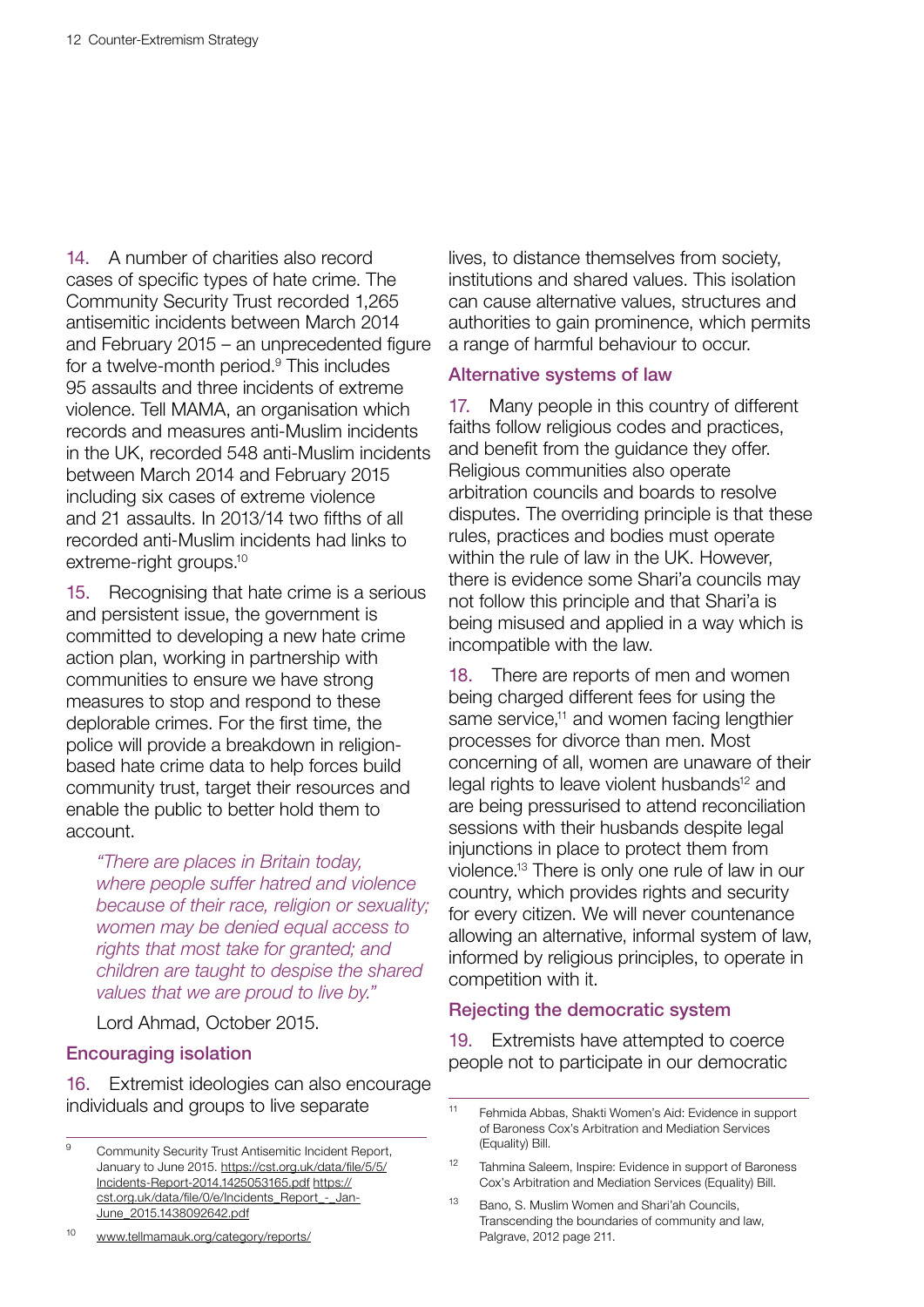system or to subvert our democratic processes. In 2010 a group in the West Midlands warned British Muslims not to vote in the general election, distributing flyers that argued it was "haram" or forbidden to participate in Parliamentary elections.<sup>14</sup> During the 2015 general election, a campaign targeting British Muslims called "Stay Muslim Don't Vote" used leaflets and posters claiming that voting "for man-made law" was forbidden under Islam.15 Extremists do not simply encourage apathy or argue that existing political process is flawed. Instead, they reject the very principles upon which democracy is based, forbidding participation on the grounds that democracy has no place in their extremist worldview.

#### Harmful and illegal cultural practices

20. Practices such as Female Genital Mutilation, Forced Marriage and so-called Honour-Based Violence are extreme forms of violence against women and girls, and are deeply harmful, both physically and psychologically. Between 2010 and 2014, 11,744 incidences of so-called Honour Based Violence were recorded.16 In 2014 the Government's Forced Marriage Unit dealt with more than 1,250 cases.<sup>17</sup> And in 2014 it was estimated that 170,000 women in England and Wales were living with the consequences of Female Genital Mutilation (FGM), a practice with devastating effects which all too often stems from a wider view that denies women core human rights.18 While the Government has taken stringent steps to clamp down

- <sup>15</sup> [www.youtube.com/watch?v=VmrtATe9V2c&feature=youtube\\_](http://www.youtube.com/watch?v=VmrtATe9V2c&feature=youtube_gdata) [gdata](http://www.youtube.com/watch?v=VmrtATe9V2c&feature=youtube_gdata)
- <sup>16</sup> <www.ikwro.org.uk/right-know-campaign/>

on these practices, including through our strategy to tackle Violence Against Women and Girls,19 we must tackle the root causes that mean certain communities continue to propagate such harmful practices.

## Evidence of extremism in our institutions

21. There is evidence that our institutions are increasingly targeted by extremists, who look to use them to spread their ideology.

#### **Schools**

22. In April 2014, Peter Clarke, a former senior police officer, was appointed by the Government to investigate allegations that extremists had gained control of several schools in Birmingham – the 'Trojan Horse' plot. His detailed report found evidence of *"co-ordinated, deliberate and sustained action… to introduce an intolerant and aggressive Islamic ethos"*. 20 His report described extremists gaining positions on governing bodies and joining the staff, unequal treatment and segregation of boys and girls, extremist speakers making presentations to pupils, and bullying and intimidation of staff who refused to support extremist views. In total around 5,000 children were in institutions affected.

23. Further work by Ofsted and the Department for Education has identified unacceptable practices elsewhere. Ofsted's Chief Inspector published advice in October 2014 on the inspection of six independent Muslim schools and one maintained secondary school in East London. They found

<sup>14</sup> 'Warning over Muslim call not to vote' (2010) [http://news.bbc.](http://news.bbc.co.uk/1/hi/uk_politics/election_2010/england/8614094.stm) [co.uk/1/hi/uk\\_politics/election\\_2010/england/8614094.stm](http://news.bbc.co.uk/1/hi/uk_politics/election_2010/england/8614094.stm)

<sup>&</sup>lt;sup>17</sup> Forced Marriage Unit, Statistics on Forced Marriage for 2014, FCO.

<sup>18</sup> *Female Genital Mutilation: Updated statistical estimates of the numbers of affected women living in England and Wales and girls at risk. Interim Report on provisional estimates*, City University London, July 2014.

<sup>&</sup>lt;sup>19</sup> A Call to End Violence Against Women and Girls, Action Plan 2014, [https://www.gov.uk/government/publications/a-call-to](https://www.gov.uk/government/publications/a-call-to-end-violence-against-women-and-girls-action-plan-2014)[end-violence-against-women-and-girls-action-plan-2014](https://www.gov.uk/government/publications/a-call-to-end-violence-against-women-and-girls-action-plan-2014)

<sup>&</sup>lt;sup>20</sup> Peter Clarke, July 2014, Report into Allegations concerning Birmingham schools arising from the 'Trojan Horse' letter. [www.gov.uk/government/publications/birmingham-schools](www.gov.uk/government/publications/birmingham-schools-education-commissioners-report)[education-commissioners-report](www.gov.uk/government/publications/birmingham-schools-education-commissioners-report)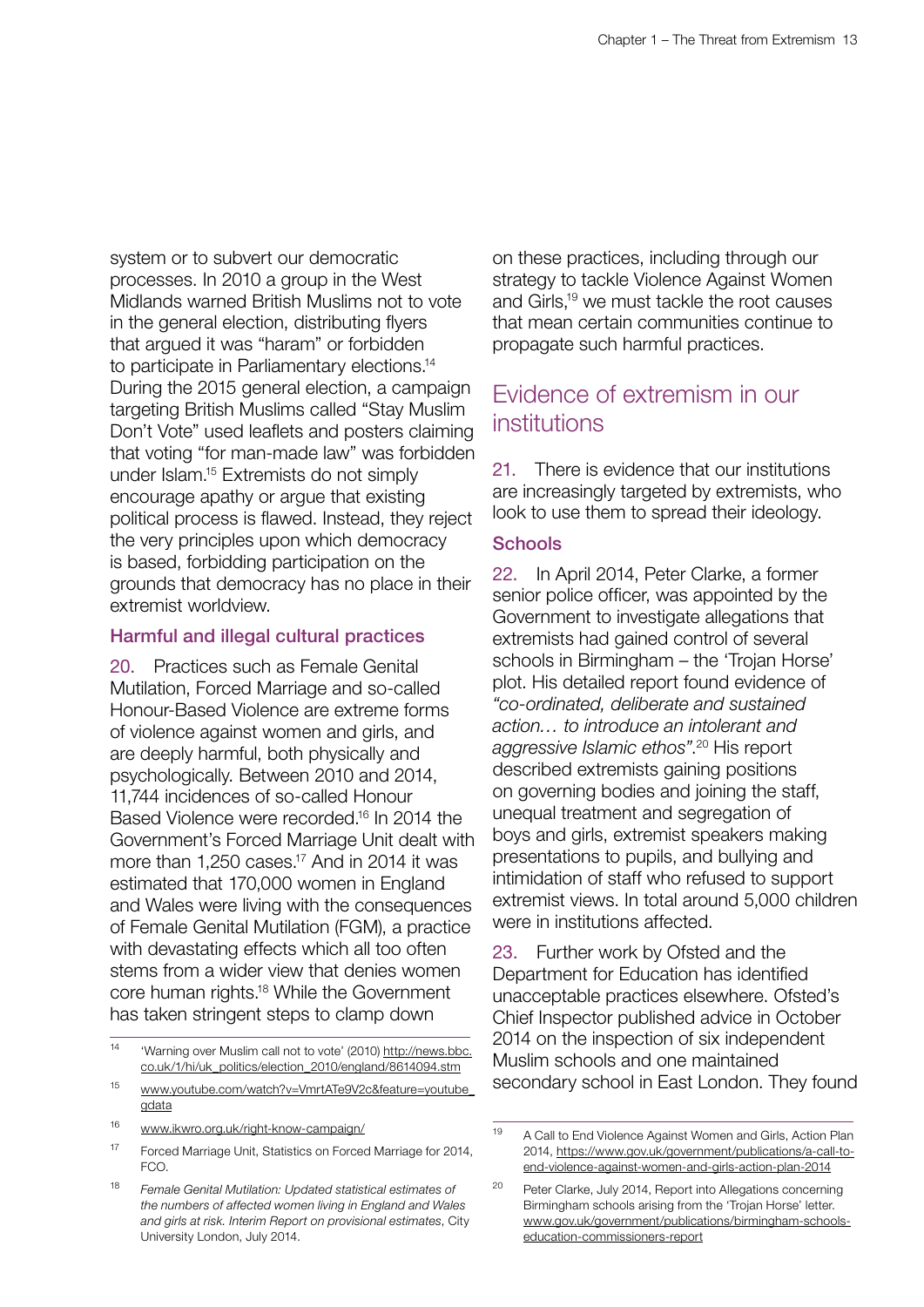evidence that pupils believed it was wrong to learn about other religions, were not taught art, music or drama and had a "narrow view" of women in society, and concluded that pupils in these schools may be vulnerable to extremist influences and radicalisation.<sup>21</sup> Ofsted have also found evidence that a small minority of faith schools of different types are failing to promote fundamental British values in line with toughened requirements.<sup>22</sup>

24. We are also concerned about other educational settings, including supplementary schools and tuition centres. It has been estimated that there are over 3,000 supplementary schools in England<sup>23</sup> providing education and activities for children. Most of these provide important support to children, for example in maths or a foreign language. And many provide religious and moral guidance that families find valuable. The Government values and supports the role these organisations play in society. However, there is little regulation or oversight of supplementary schools and tuition centres and limited information on the practices within them. Reports indicate that in some settings parents do not know what their children are being taught or feel unable to challenge the teaching; and pupils may be at risk of being presented with, and believing, twisted interpretations of their religion. These issues heighten the potential risks for such settings to be exploited by extremists.

#### **Universities**

25. Universities and colleges are places where open debate and the exchange of ideas and opinions are essential. This makes

<sup>21</sup> [https://www.gov.uk/government/uploads/](https://www.gov.uk/government/uploads/system/uploads/attachment_data/file/386594/Tower_20Hamlets_20advice_20note.pdf) [system/uploads/attachment\\_data/file/386594/](https://www.gov.uk/government/uploads/system/uploads/attachment_data/file/386594/Tower_20Hamlets_20advice_20note.pdf) [Tower\\_20Hamlets\\_20advice\\_20note.pdf](https://www.gov.uk/government/uploads/system/uploads/attachment_data/file/386594/Tower_20Hamlets_20advice_20note.pdf)

them one of our most important arenas for challenging extremist views and ideologies. We cherish the freedom universities offer to debate all ideas, a freedom enshrined in legislation.<sup>24</sup>

26. But this freedom can be abused by extremists. We know that some students are and have been influenced by extremist ideology and that some universities have been the focus of attention by extremist speakers. Closed events without challenge on or off campus are a particular concern, with extremists still able to convene student audiences and promote their ideology without also hearing the views of the mainstream majority. The rhetoric from some of these individuals and groups can be divisive and intolerant, espousing hatred towards others based on their faith, ethnicity, gender or sexual orientation.

27. In 2014, we know that at least 70 events took place featuring extremist speakers, both on and off campus across more than 30 different institutions in England and Wales.<sup>25</sup> A report on diversity and divergence in one university suggested officers in the Islamic Society rejected holding internal elections, discriminated against individuals they considered un-Islamic, did not give equal weight to the views of women and would not engage with the university's female Muslim employees.<sup>26</sup>

#### Local authorities

28. Local authorities have a key role to play in protecting communities against extremism, yet in some areas, more needs to be done to address concerns in a decisive and effective way. For example, in Birmingham, Peter

<sup>22</sup> [https://www.gov.uk/government/news/guidance-on](https://www.gov.uk/government/news/guidance-on-promoting-british-values-in-schools-published)[promoting-british-values-in-schools-published](https://www.gov.uk/government/news/guidance-on-promoting-british-values-in-schools-published)

<sup>23</sup> The National Resource Centre for Supplementary Education [www.supplementaryeducation.org.uk/supplementary](www.supplementaryeducation.org.uk/supplementary-education-the-nrc/)[education-the-nrc/](www.supplementaryeducation.org.uk/supplementary-education-the-nrc/)

<sup>&</sup>lt;sup>24</sup> Education Act 1986 and Further and Higher Education (Scotland) Act 2005.

<sup>25</sup> Home Office, 2015.

<sup>&</sup>lt;sup>26</sup> http://www.westminster.ac.uk/\_data/assets/pdf\_ [file/0006/386061/Diversity-and-Divergence-Independent-](http://www.westminster.ac.uk/__data/assets/pdf_file/0006/386061/Diversity-and-Divergence-Independent-Panel-Report.pdf)[Panel-Report.pdf](http://www.westminster.ac.uk/__data/assets/pdf_file/0006/386061/Diversity-and-Divergence-Independent-Panel-Report.pdf)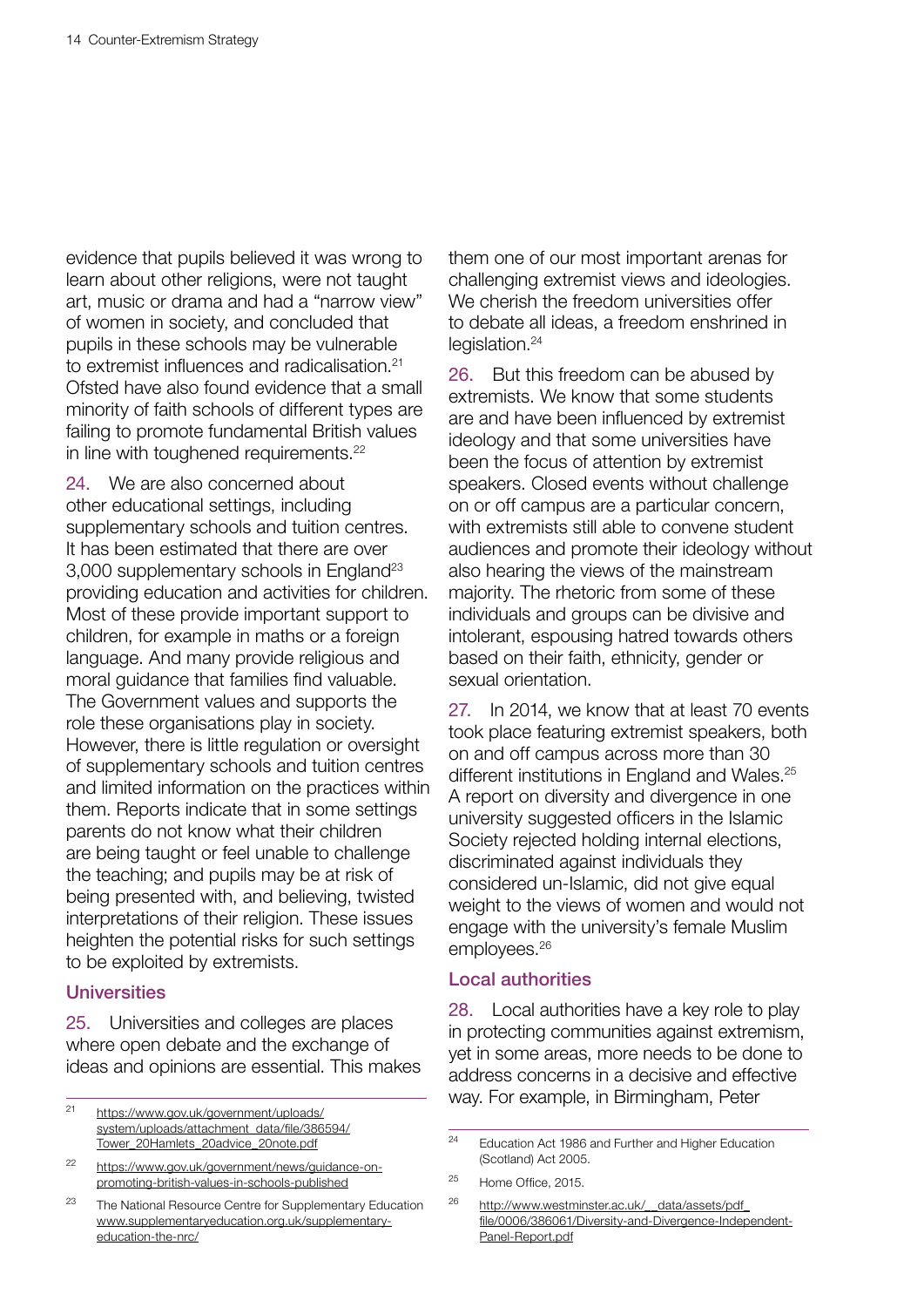Clarke found that the council failed to respond to extremism in schools under its control, despite evidence of *"particular behaviours by governors and governing bodies that [did] not appear to be in the best interests of the schools which they should serve."*<sup>27</sup>

29. Beyond the direct threat of extremism, local authorities have an important role to prevent isolation and segregation within communities. In Tower Hamlets, the special election court concluded that Mayor Lutfur Rahman had breached election rules and was guilty of corrupt and illegal practices, including vote-rigging, undue spiritual influence through local imams, and wrongly branding his Labour rival a racist. In Rotherham, councillors did not engage with the Pakistani-heritage community to address issues about the ethnicity of child sexual exploitation perpetrators and victims, which contributed to the unforgiveable failure of the Council and others to properly tackle the abuses  $^{28}$ 

#### **Charities**

30. Extremists also seek to exploit charities. The Charity Commission<sup>29</sup> completed 19 reviews of charities in 2014/15 where there were serious concerns about abuse and mismanagement linked specifically to extremism or radicalisation. For example, in 2015 the Commission found a charity hosting material online that legitimised the killing of gay people and encouraged the killing of Muslims in certain circumstances. As part of its inquiry, the regulator concluded that the trustees were too slow in implementing new policies designed to ensure extremism and hate material is not promoted, despite acting

quickly to take the charity's website offline when the material came to their attention.<sup>30</sup>

31. In 2013, the Charity Commission learned that a student union society, in conjunction with an aid charity, had organised a fundraising event due to feature hate speakers. The speakers were known to promote extremist views and attitudes towards women, homosexuality and Judaism. Following Charity Commission intervention the event was cancelled and the Commission worked with the charities to ensure they had more robust safeguards in place.<sup>31</sup>

#### Prisons

32. As of the end of June 2015, there were 182 offenders convicted of, or on remand for, offences linked to terrorism and extremism in prisons in England and Wales.<sup>32</sup> They include people who hold neo-Nazi views and Islamist extremists. A wider group of prisoners hold extremist views but have been convicted for offences other than terrorism. And a much wider group of offenders are vulnerable to those promoting extremist ideologies while in prison. Peer-to-peer radicalisation is a particular concern, as is the activity of groups such as Al-Muhajiroun which has specifically targeted prisoners and those on probation. There are approximately 1,000 prisoners whose behaviour in custody gives cause for concern around extremism.33

33. Whilst the growth of violent Islamist extremism and the terrorist threat it poses is the greatest risk our country faces from extremism, the evidence above demonstrates the breadth of the challenge we face. Neo-Nazi extremism promotes violence beyond terrorism, with appalling levels of hate crime

- <sup>32</sup> National Offender Management Service, 2015.
- <sup>33</sup> Ministry of Justice, 2015.

<sup>&</sup>lt;sup>27</sup> Peter Clarke, July 2014, Report into Allegations concerning Birmingham schools arising from the 'Trojan Horse' letter. [www.gov.uk/government/publications/birmingham-schools](www.gov.uk/government/publications/birmingham-schools-education-commissioners-report)[education-commissioners-report](www.gov.uk/government/publications/birmingham-schools-education-commissioners-report)

<sup>28</sup> Independent Inquiry into Child Sexual exploitation in Rotherham 1997-2013.<www.rotherham.gov.uk>

<sup>30</sup> Charity Commission, 2015.

<sup>31</sup> Charity Commission, 2015.

Charity Commission for England and Wales.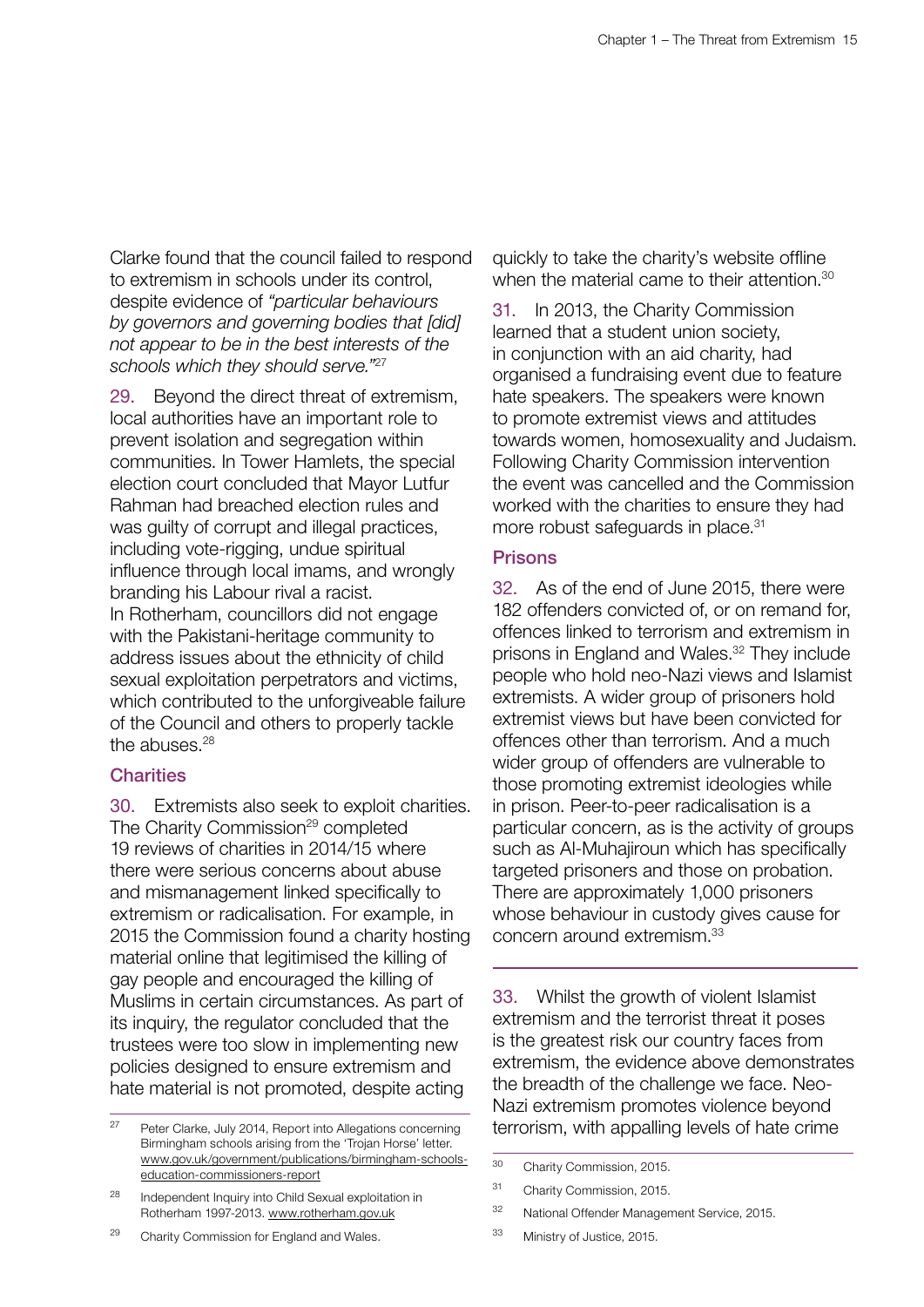carried out against minority communities. Extremists who are careful to avoid directly supporting violence, nevertheless create an environment in which division and hatred is propagated.

34. Isolated communities provide the background against which harmful and illegal cultural practices continue to take place unchallenged, in which basic rights, such as equal access and treatment under the law can be denied and participation in fundamental democratic institutions is discouraged. They can also provide an environment in which extremist ideologies – violent and non-violent – prosper.

35. That is why this strategy will address all forms of extremism: violent and non-violent, Islamist and extreme-right. It is also why simply countering the extremists' ideologies is not enough on its own. Through this strategy we will work to assert and promote the shared values of our society, values that unite us.

36. Government cannot do this alone. At the centre of this strategy is the same open, inclusive and pluralistic proposition that is at the centre of our national values. We will work in partnership, with every person, every organisation, from every walk of life, who understands the benefits of our shared values and wants to stand up for them, to defeat extremism.

*"Whether you are Muslim, Hindu, Jewish, Christian or Sikh, whether you were born here or born abroad, we can all feel part of this country – and we must now all come together and stand up for our values with confidence and pride."* 

Prime Minister, July 2015.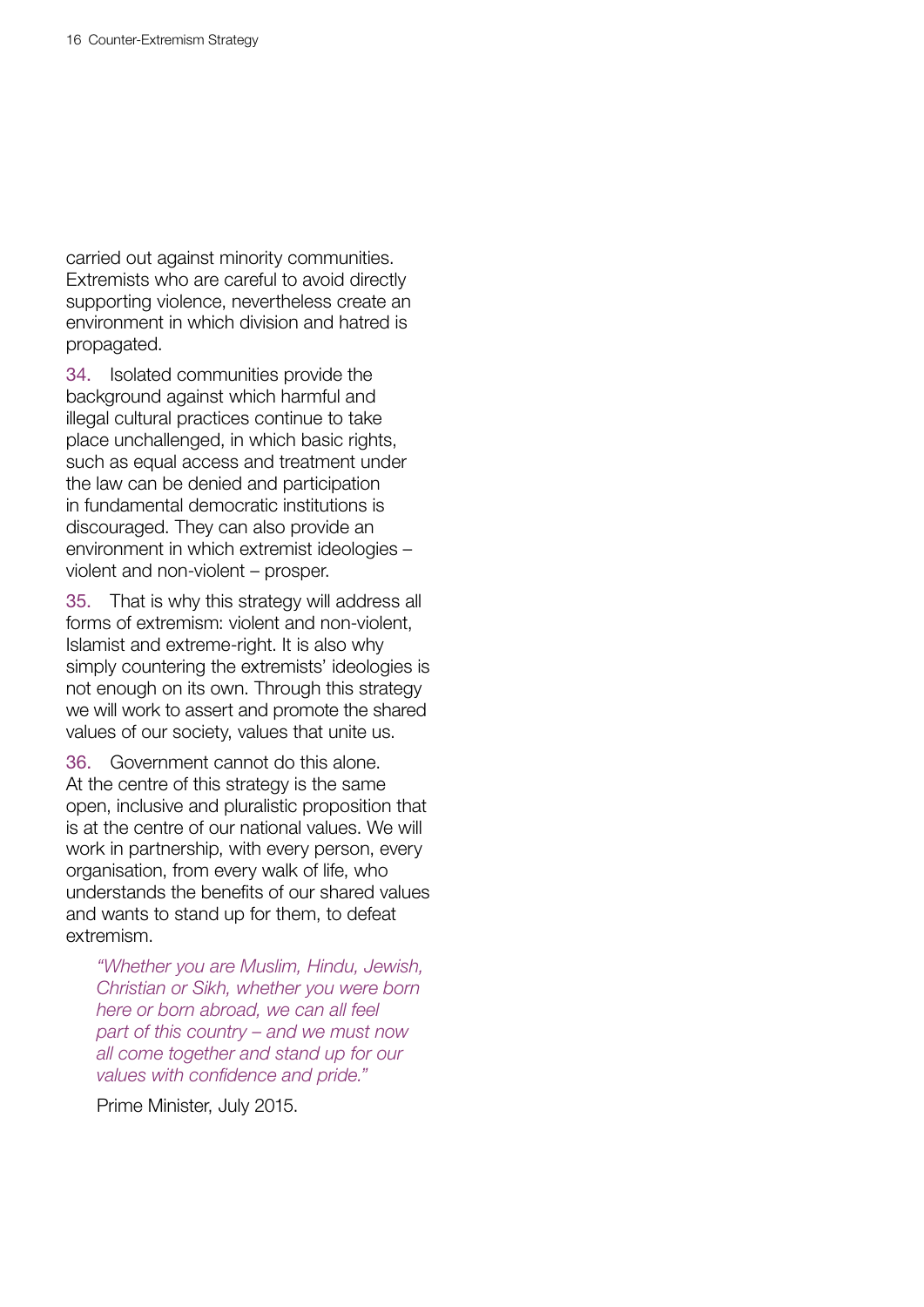## <span id="page-17-0"></span>Chapter 2 – Our Strategic Response

37. The UK has worked hard to counter the violent extremism that is directly linked to the terrorist threat this country faces. That work will continue and increase to match the growing threat from ISIL and associated terrorist groups as they seek to radicalise increasing numbers of people in the UK to join them.

38. That is why the Government has introduced the new statutory Prevent duty, so that all local authorities, schools, universities and colleges, NHS Trusts and Foundation Trusts, police, probation services and prisons are clear that they must take action to prevent people being drawn into terrorism.

39. This strategy builds on that work, but it also recognises that we must go further. We must counter the ideology of non-violent and violent extremists alike. We must continue our efforts to tackle neo-Nazi as well as Islamist extremism and respond better to the growing problems of hate crime in our communities. Just as important is addressing the underlying problem of segregated and isolated communities that can provide an environment in which extremism can take root, and allow the continuance of illegal, violent, cultural practices such as FGM.

40. To deal with the broad challenge of extremism as set out in Chapter 1, we will focus on four areas:

• Countering extremist ideology – We will continue to confront and challenge extremist propaganda, ensuring no space goes uncontested, including

online, promoting a better alternative, and supporting those at risk of radicalisation.

- Building a partnership with all those opposed to extremism – We will go further to stand with and build the capacity of mainstream individuals, community organisations and others in our society who work every day to challenge extremists and protect vulnerable individuals.
- **Disrupting extremists We will create** new targeted powers, flexible enough to cover the full range of extremist behaviour, including where extremists sow division in our communities and seek to undermine the rule of law.
- Building more cohesive communities – We will review, understand and address the reasons why some people living here do not identify with our country and our values. A new Cohesive Communities Programme will help those communities most at risk of isolation.

41. The overriding purpose of this strategy is to protect people from the harm caused by extremism. To achieve this, we will work in partnership with all those dedicated to tackling extremists. Wherever possible we will act locally, recognising that many of the most effective projects and most credible voices are those in the communities themselves. We will also act with confidence. unapologetically defending our shared values and robustly confronting extremists.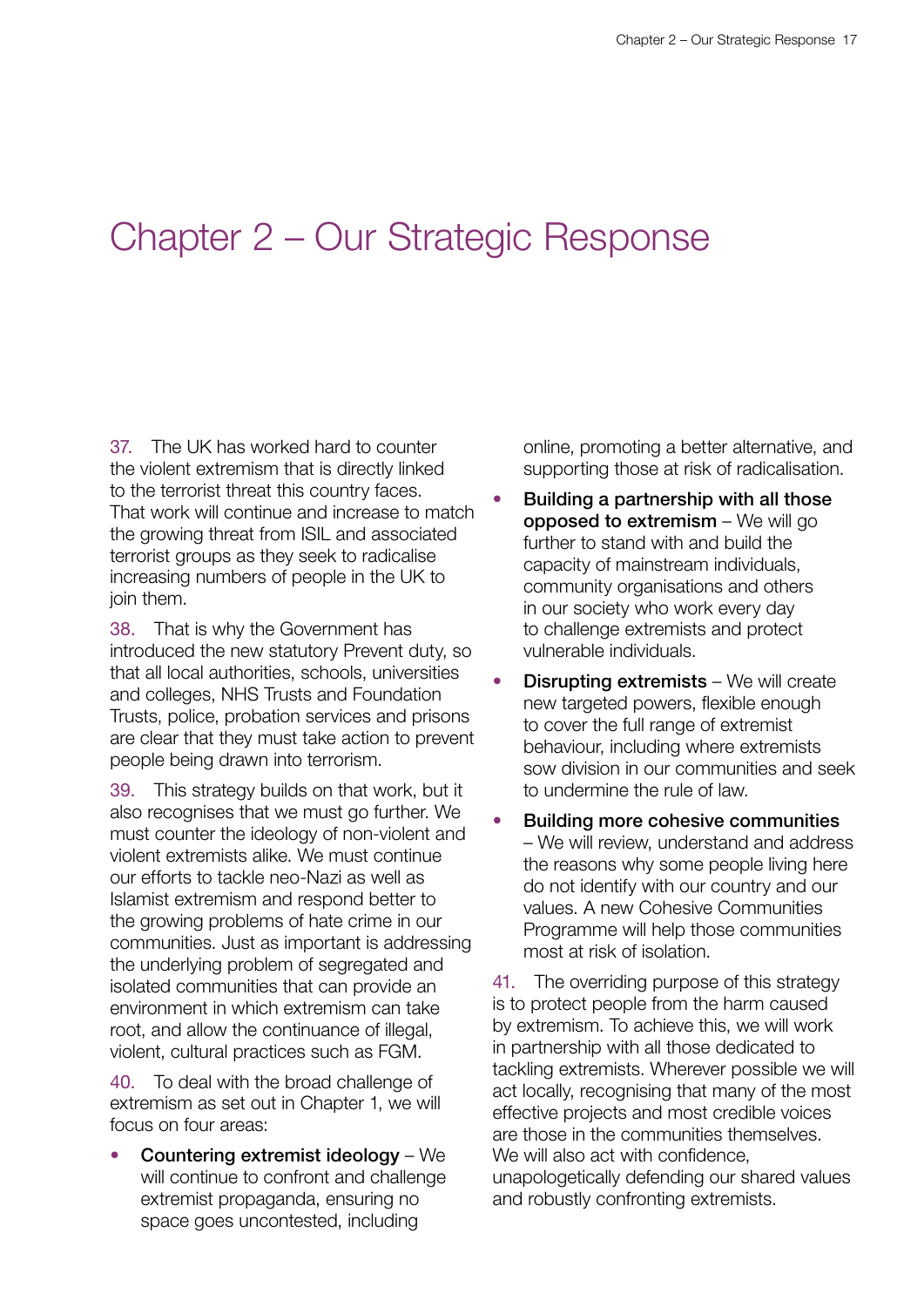## Engaging internationally

42. This strategy focuses on extremism at home but recognises that the flow of people, ideology and money is increasingly international. We will develop a clear plan of international work to reinforce our efforts to defeat extremism at home. We will also campaign to build a more robust international response to counter extremist ideology and propaganda and continue to focus on strengthening international bodies and our partners. This will be a key priority for our network of diplomatic missions, working through international institutions such as the United Nations, the Commonwealth and the European Union and through government and civil society partners. In particular, this will include steps to:

- counter extremist ideology: we will use our international network to better understand the nature and appeal of extremist ideology, learning from and sharing international best practice to improve the effectiveness of our response;
- build partnerships with all those opposed to extremism: we will expand our partnerships with governments and multilateral groups overseas to reduce the threat to the UK via concerted international action including tackling extremism online; and
- disrupt extremists: we will strengthen data sharing arrangements with our overseas posts to ensure that key decision makers – including visa officials – are fully informed about individuals' links to extremist groups. This will involve particularly close collaboration with the Extremism Analysis Unit.

43. We will work with our international partners to support implementation of the United Nations Secretary General's Action

Plan on Preventing Violent Extremism which is intended to frame what all UN member states and agencies are expected to do to tackle violent extremism. This effort will include building the capacity of international institutions and our partners, to reduce the extremist threats to UK interests emanating from overseas and thereby reinforce delivery of this strategy.

44. We will also ensure that our aid programmes address the underlying drivers, enablers and narratives of extremism, particularly through efforts to build stability and security overseas. We will use the joint Conflict, Stability and Security Fund to enable greater work across Government to address transnational threats such as extremism.

45. Finally, we will support collective efforts across government to engage and positively influence British communities, explaining the UK's foreign, security and development work, and raising awareness of the impact it has overseas.

## Building understanding

46. Our approach will always be informed by an understanding of the way extremists work, their ideologies and the harm they cause. Within the Home Office we have now established the Extremism Analysis Unit to support all government departments and the wider public sector to understand wider extremism issues so they can deal with extremists appropriately. We will continue to learn from existing capabilities to assess and analyse the terrorist threat, including the work of the Joint Terrorism Analysis Centre. To further strengthen the evidence base, we will work closely with academics and universities, commissioning and partfunding research.

47. The Extremism Analysis Unit will work closely with the Foreign and Commonwealth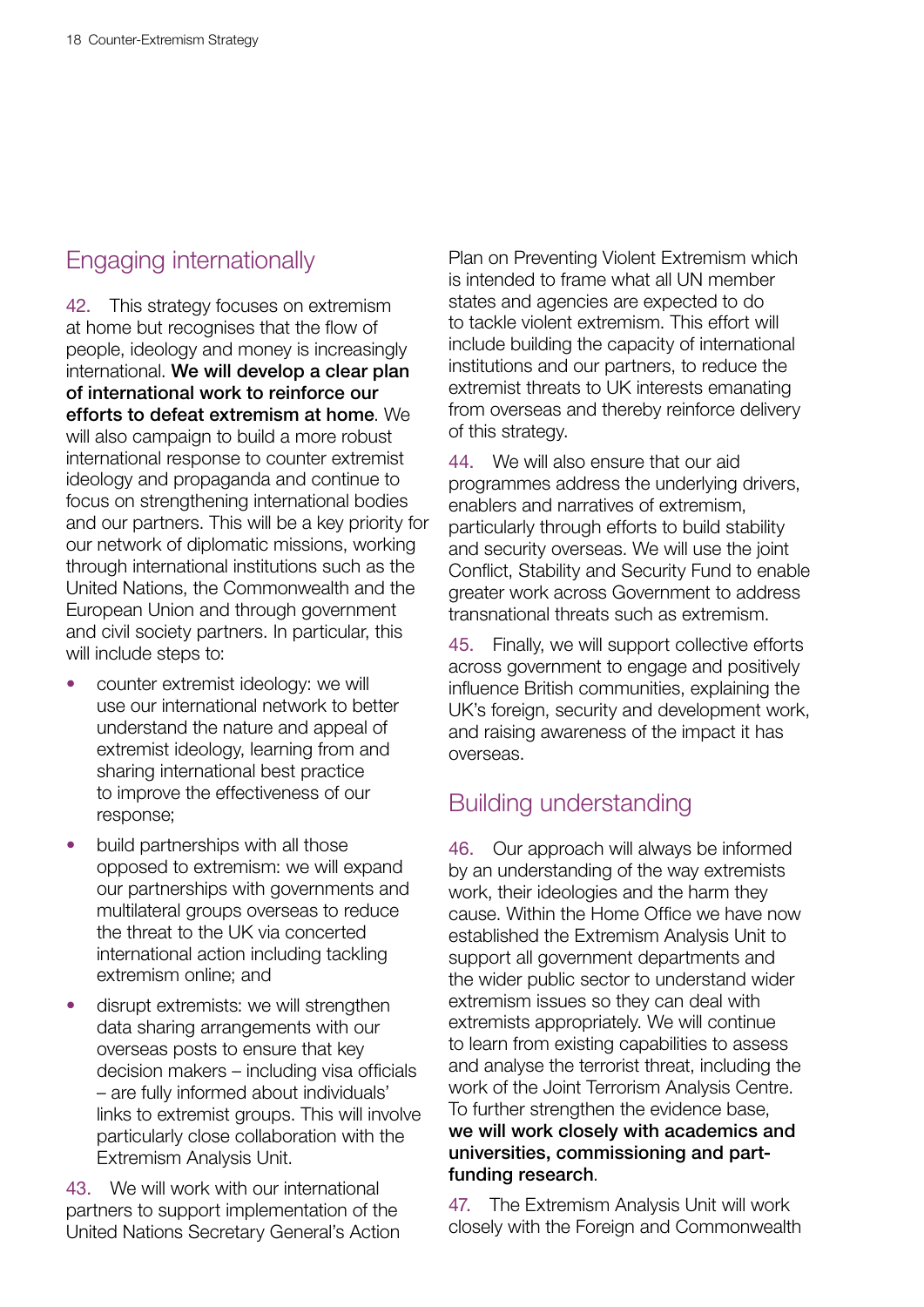Office (FCO) and the Department for International Development (DFID), recognising that the extremism we see here is often shaped by and connected to extremism elsewhere in the world, including the movement of individuals, ideology, and funding.

48. In some cases there is evidence of a problem, but we have an inadequate understanding of all the issues involved. As set out in paragraph 17, one example of this involves the application of Shari'a law. We will therefore commission an **independent** review to understand the extent to which Shari'a is being misused or applied in a way which is incompatible with the law. This is expected to provide an initial report to the Home Secretary in 2016.

49. Another example, as highlighted by Peter Clarke, is our inadequate understanding of the way institutions can be targeted by extremists. We will therefore carry out a full review to ensure all institutions are safeguarded from the risk posed by entryism.<sup>34</sup> This will report in 2016 and look across the public sector, including schools, further and higher education colleges, local authorities, the NHS and the civil service. The review will clearly set out the risk posed and advise on measures to guard against entryism, for example by improving governance, inspection and whistle-blowing mechanisms. It will also engage charities and businesses to help them identify and tackle entryist behaviour.

## A rigorous approach to delivery

50. Challenging extremism is a priority and will need action by everyone. Arrangements are already in place to coordinate our

counter-terrorist work across the many departments and agencies who are involved, here and overseas. In government, the Home Office has lead responsibility and has established a new directorate to coordinate wider aspects of counter-extremism work across government, working with civil society, industry and international partners. However, successful implementation of this strategy will require all parts of government to play their part.

51. The Prime Minister chairs a regular Cabinet-level Implementation Taskforce to oversee delivery of counter-extremism work across government including the commitments in this strategy.

<sup>&</sup>lt;sup>34</sup> Entryism is when extremist individuals, groups and organisations consciously seek to gain positions of influence to better enable them to promote their own extremist agendas.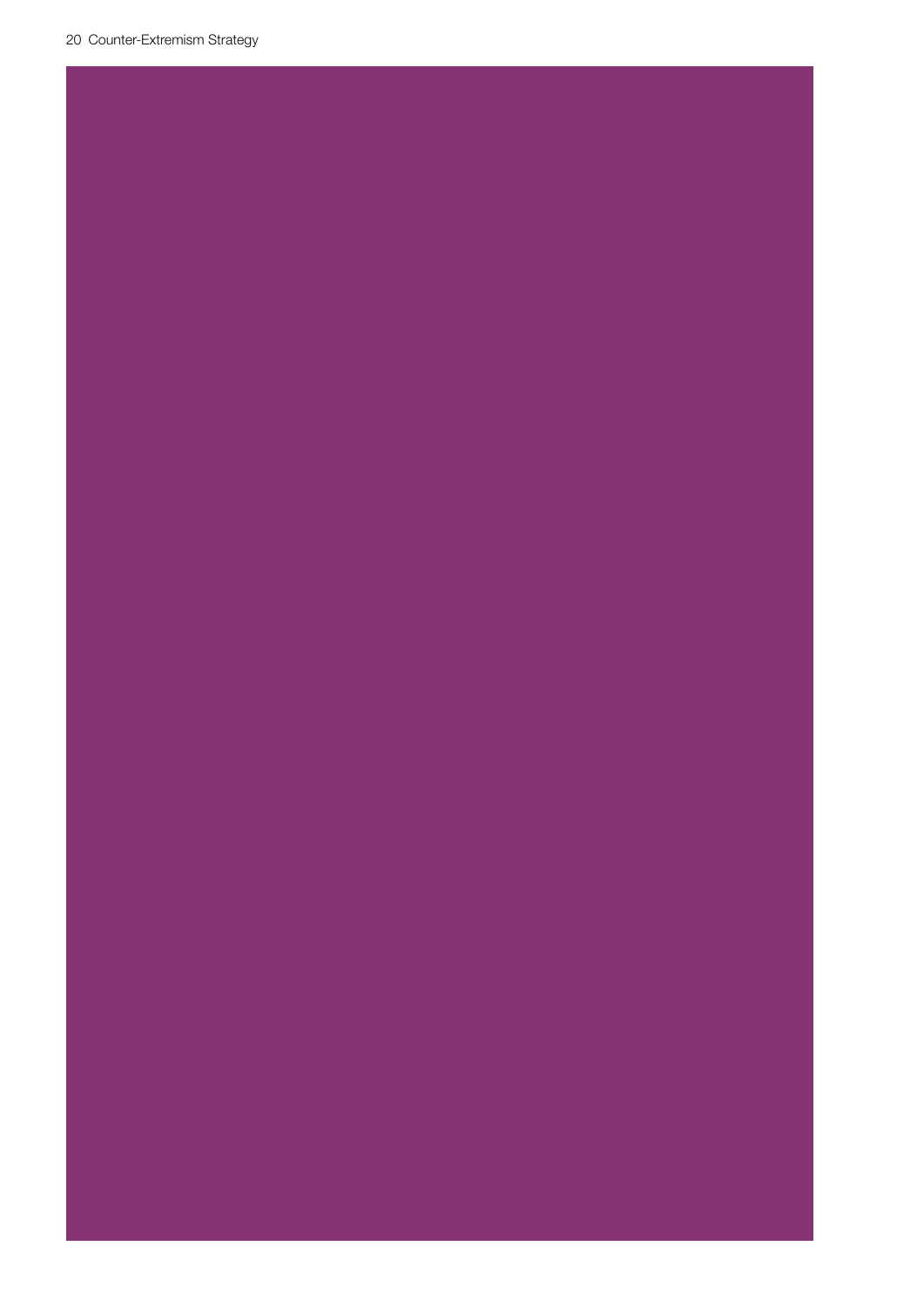## <span id="page-21-0"></span>Chapter 3 – Countering Extremist Ideology

52. There is no single model of radicalisation: the process is unique for each individual. However, in general terms three elements are present: a vulnerable person will be introduced to an *extremist ideology* by a *radicalising influencer (typically an extremist individual)* who in the absence of protective factors, such as a supportive network of family and friends, or a fulfilling job, draws the vulnerable individual ever closer to extremism.

*"…you don't have to believe in barbaric violence to be drawn to the ideology. No-one becomes a terrorist from a standing start. It starts with a process of radicalisation. When you look in detail at the backgrounds of those convicted of terrorist offences, it is clear that many of them were first influenced by what some would call non-violent extremists."* 

Prime Minister, July 2015.

53. Islamist extremists are driven by a core ideological need to overthrow the foundations of modern society and rid it of what they perceive to be un-Islamic elements, not only non-Muslims, but also Muslims who do not conform to their warped interpretation of Islam. There is a clear distinction between Islam – a religion followed peacefully by millions – and the ideology promoted by Islamist extremists. In order to understand and therefore defeat the ideology of Islamist extremists, it is important to understand how it draws on and distorts particular elements of Islamist thinking.

#### Key elements of Islamist thought

While many Muslims advocate a focus on the primary sources of Islamic religious authority, the Quran and the Sunnah (the example of the Prophet), some extremists go further and argue that any form of perceived bid'a (innovation) must be removed by taking aggressive action against anyone they view as not implementing every element of these texts in their lives.

This interpretation of Islam has been used by some Islamist extremists to argue that Islam is irreconcilable with the West and liberal democracy – turning this religious thinking into an extreme political ideology. Some have been influenced by the thinking of twentieth century theorists Hassan al Banna and Abul Ala'a Mawdudi. Both called for the religious reformation and purification of Muslim individuals and societies and their eventual political unification under Shari'a law. Al-Banna and others argued that secularisation and westernisation were at the root of all contemporary problems of Arab and Muslim societies. In the 1950s Sayyid Qutb drew on the thought of Mawdudi to promote the doctrine of *takfirism*, permitting the stigmatisation of other Muslims as infidel or apostate, and of existing states as un-Islamic, and the use of violence in the pursuit of the perfect Islamic society.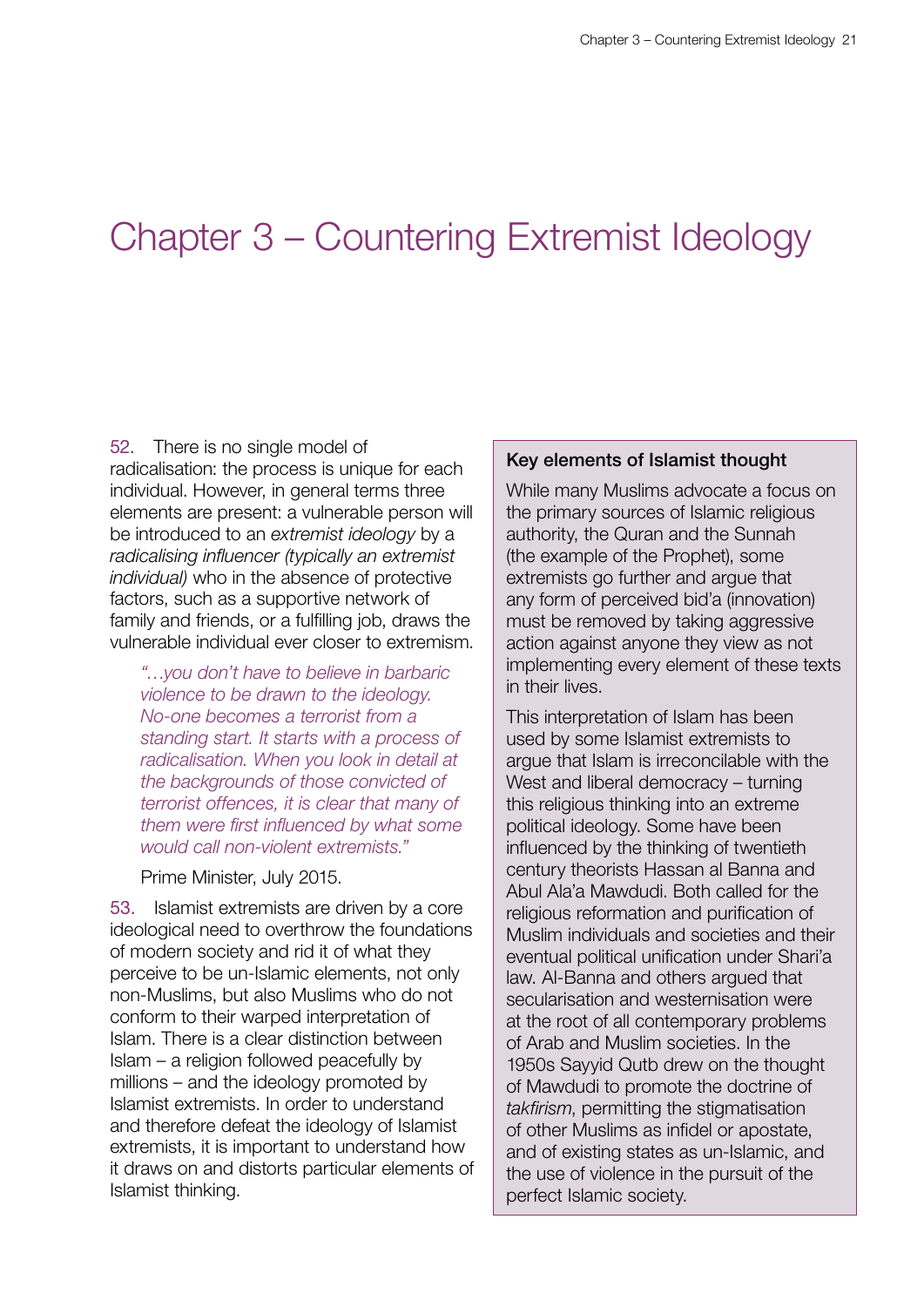#### ISIL

ISIL is a terrorist organisation that is predominantly based in Syria and Iraq, but also has a presence outside of the region in the form of seven ISIL branches in Algeria, Libya, Egypt, Saudi Arabia, Yemen, the Khorasan (across the Afghanistan/Pakistan border), and the North Caucasus.

ISIL was preceded by the Islamic State of Iraq (ISI), an Al Qa'ida (AQ) affiliated group established in 2006. Following the group's expansion into Syria and its consistent disobeying of orders from AQ's leadership, AQ issued a statement disowning ISIL in early 2014. In June 2014, ISIL spokesperson Abu Muhammad al-Adnani declared it had established an Islamic caliphate, with its leader, Abu Bakr al-Baghdadi, the self-proclaimed Caliph Ibrahim.

ISIL shares much of the ideology it inherited from AQ, centred around the formation and consolidation of an Islamic caliphate, although its brutality and indiscriminate killing of other Muslims distinguishes it. ISIL rejects the legitimacy of all other iihadi organisations and considers itself exclusive in its representation as the only legitimate religious authority.

ISIL's activity in the region and its professional media output have led to an unprecedented number of attacks carried out in its name, exporting the threat to countries with little or no history of terrorism, and inspiring groups to break former allegiances.

54. Extreme Islamists draw on the supposed incompatibility between liberal democracy and their interpretation of the Muslim faith to promote the idea of a "war on Islam" to create a "them and us" narrative and stoke division. Their ideology includes the uncompromising belief that people cannot be Muslim and British, and insists that those who do not agree with them are not true Muslims.

55. ISIL is a particularly grotesque manifestation of an extreme Islamist narrative, which seeks to impose a new Islamic state governed by a harsh interpretation of Shari'a as state law and totally rejects liberal values such as democracy, the rule of law and equality.

56. But extremism is not just Islamist. Extreme right-wing and neo-Nazi groups use their ideologies to drive a core hatred of minorities, or to promote Islamophobic or antisemitic views. These ideologies are typically based on the superiority of one racial and religious group to the detriment of all others. Such extremists often argue that Western civilization faces an impending "race war", or that a multicultural society will lead to "white genocide". These ideas are used to instil fear, in order to convince the white population that different races or religions threaten their way of life. A number of extreme right-wing and neo-Nazi groups operate in Britain, including Blood & Honour.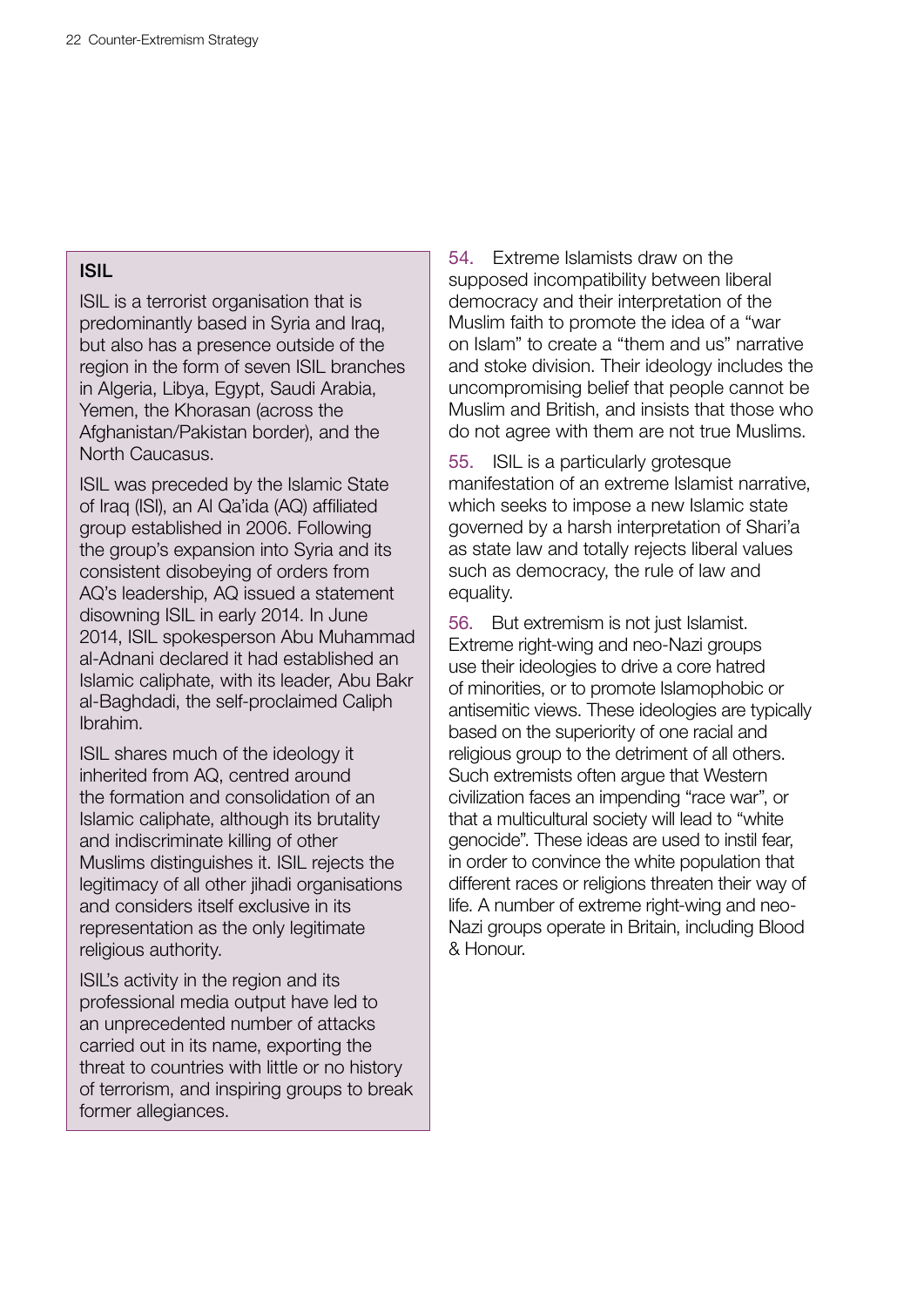#### Origins of the extreme right-wing in the UK

Oswald Mosley's interwar British Union of Fascists were the first significant extreme right movement in the UK. Influenced by Mussolini, the group held that Britain was in terminal decline and could only be saved by the regenerative force of fascism. After 1934, antisemitism became a core element of the BUF's ideology, with the group regularly marching in Jewish areas of London, most notably in the battle of Cable Street in 1936.

After the Second World War extreme right movements such as Colin Jordan's British Movement and the National Front focused on opposition to non-White immigration. The movements were largely street based and had little electoral success. During the 1970s and 1980s marches by the National Front frequently resulted in serious public disorder.

Today, in the UK, there are numerous active extreme right-wing groups, sharing an ideology centring on an intense hostility to minorities and a belief that violence between ethnic and religious groups is inevitable. Alongside antisemitism and racism, hostility to Islam has now become a common element of extreme right ideology.

57. These extreme ideologies can prove very attractive, offering conveniently simple, though false, solutions to fundamentally difficult problems. They can appear to offer a sense of belonging and purpose, self-respect and an opportunity for reinvention or personal renewal. Feeding off the vulnerability of their audiences, extremists use their ideologies to radicalise and recruit.

58. Advances in modern communications have enabled extremists to become far more sophisticated and adept at spreading their ideology, acting at a pace and scale not previously seen whilst targeting specific individuals. While AQ often targeted its communications quite narrowly – frequently using Arabic, closed forums and regarding itself as a vanguard organisation – ISIL seeks to reach a far wider audience. It harnesses the opportunities provided by the internet, and particularly social media, producing highly professional online content that can reach large audiences with the aim of recruiting in large numbers.

#### Blood & Honour

Blood & Honour is a neo-Nazi group that organises extreme right-wing music events. Followers use music and magazines to promote a violent white supremacist ideology rooted in Nazism. Although founded in and run from the UK, it has a significant international footprint, with branches in 24 countries. Blood & Honour events in the UK often feature bands from overseas.

Although their ideology is primarily racist and antisemitic, intolerance of the Muslim faith also features. The lyrics of a number of bands that appear at Blood & Honour events openly encourage violence towards minorities, and several individuals associated with Blood & Honour have been convicted of violent offences.

59. To challenge extreme ideologies in the internet age we therefore need to outpace our adversaries and use all available means to present a compelling alternative proposition to the extremist ideology. Our work to counter the ideology will therefore: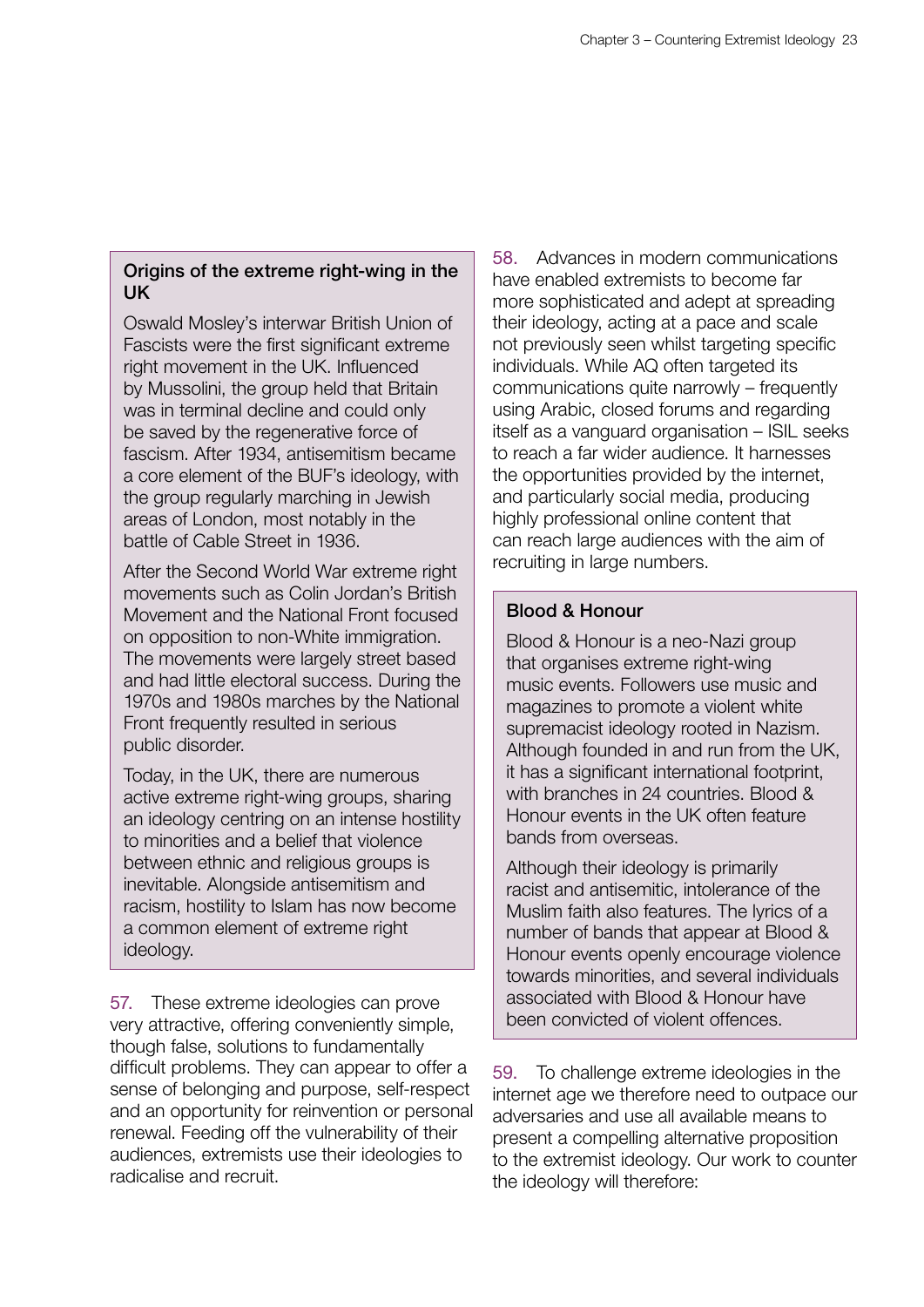- continue to challenge the extremist argument, repeatedly exposing the brutality and baseness of groups including ISIL and ensuring there are no spaces where their extremist argument is the only one heard;
- confront the underlying weakness of the extremist ideology, exposing, particularly to our young people, their simplistic offer to be entirely false, tackling the illusion that life as part of organisations such as ISIL is glorious;
- promote a positive alternative showing that it is entirely possible to reconcile your faith identity and national identity, something that the overwhelming majority of people of all faiths do every day; and
- support vulnerable young people including by helping them participate in real life activities which provide the sense of belonging, pride and self-worth they seek.

60. We will implement a counter-ideology campaign at pace and scale focused on:

- Contesting the online space
- Strengthening our institutions
- Supporting individuals at particular risk of radicalisation
- Building a partnership with all those opposed to extremism (as set out in Chapter 4)

## Contesting the online space

61. The past 18 months have seen a remarkable shift in the way extremists use the internet to spread their ideology and radicalise – most notably, but not exclusively, ISIL. ISIL's use of the internet has been central to its recruitment efforts. ISIL, along with other extremist organisations, is increasingly targeting 'non-traditional groups', including

women and families, as well as younger and more vulnerable audiences who rely significantly on the internet for information and relationships. And extremist groups continue to use the internet to inspire radicalisers, who seek to groom new recruits through online peer-to-peer relationships.

62. Neo-Nazi and extreme right-wing groups have also proved adept at using the internet and social media to spread their ideology and seek recruits. For example, Stormfront is often described as the first website dedicated to racial hatred, providing an online forum for the discussion of white nationalism and white supremacy. Whilst based in the US, Stormfront's UK sub-forum is larger than that in any other region, with close to one million posts. Separately, a UK-based self-described 'National Socialist' (neo-Nazi) group has published a dedicated strategy on using the internet and social media to spread its extremist message. As well as promoting an openly racist viewpoint, the group's sophisticated website provides links to social media channels on Twitter and **Tumblr** 

63. We are already working in partnership with industry and the police to remove terrorist and extremist material. Cooperation with industry has significantly improved in recent years. Removals at the request of the police have increased from around 60 items a month in 2010, when the unit responsible was first established, to over 4,000 a month in 2015, taking the total to 110,000 pieces of propaganda removed.35

64. However, a fundamental shift in the scale and nature of our response is required to match the huge increase in extremists' use of the internet. This will involve close partnership with the public and industry to do two things: first we need to empower people

<sup>&</sup>lt;sup>35</sup> Figures cited from the police Counter Terrorism Internet Referral Unit, 2015. Total removals since 2010.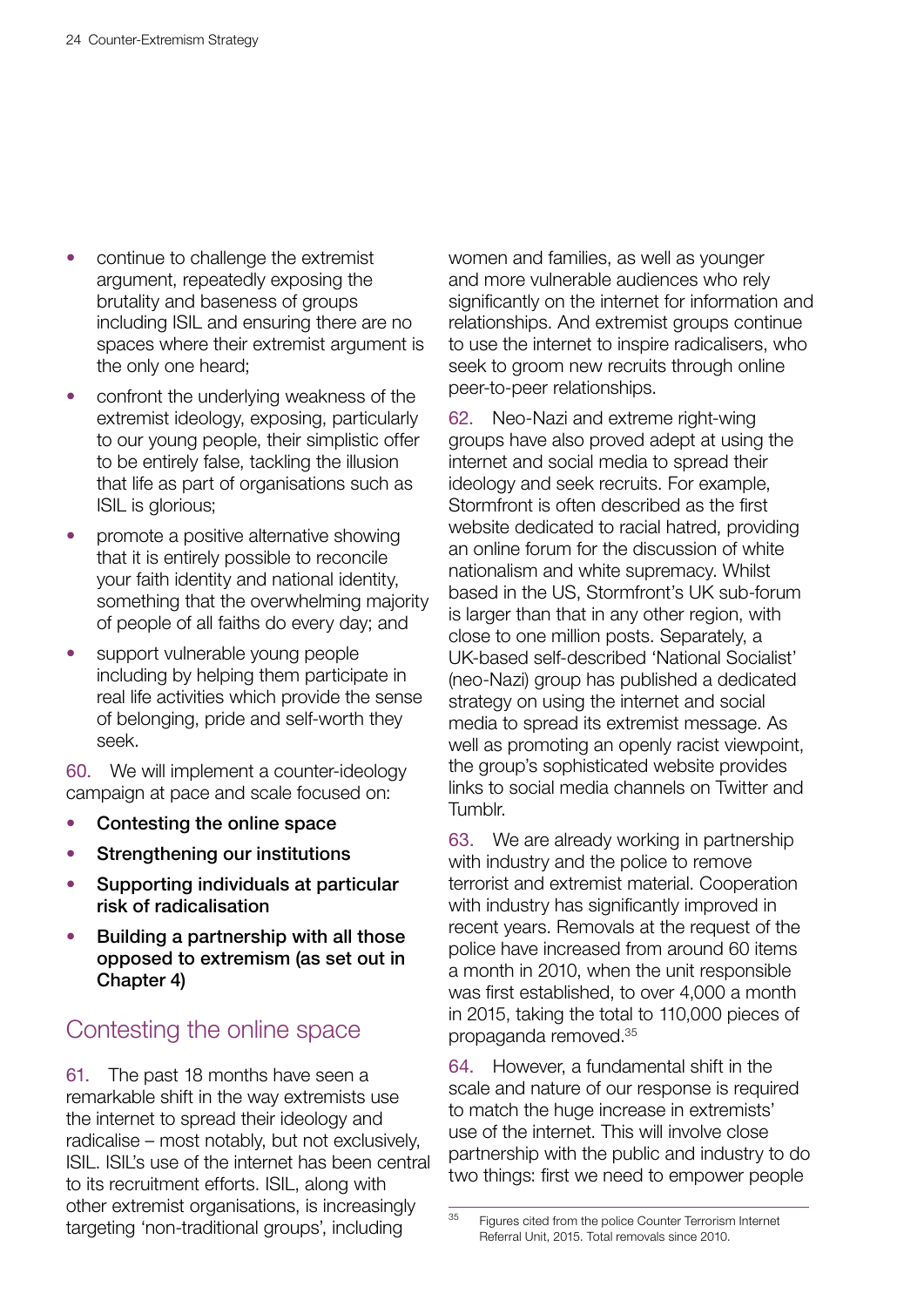to use the internet to challenge extremists online; and second we will work with social media and communications providers to ensure extremists do not have open access to their platforms.

65. To empower those who wish to challenge extremists online, we will continue to:

- support a network of credible commentators who want to challenge the extremists and put forward mainstream views online;
- train a wide range of civil society groups to help them build and maintain a compelling online presence, uploading mainstream content so that the extremist voice is not the only one heard;
- run a national programme to make young people more resilient to the risks of radicalisation online and provide schools and teachers with more support to address the risk posed by online radicalisation; and
- build awareness in civil society groups and the public to empower internet users to report extremist content.

66. And we will go further to limit access to extremist content online. In particular we will:

- create a group that brings industry, government and the public together to agree ways to limit access to terrorist and extremist content online without compromising the principle of an open internet. We will learn from the Internet Watch Foundation (IWF), which has been successful in tackling child sexual exploitation content online; and
- continue to support greater use of filtering, working with industry to develop more effective approaches.

67. Communications service providers have a critical role in tackling extremist content

online. We have seen the considerable progress they have made in tackling online Child Sexual Exploitation. We now look to them to step up their response to protect their users from online extremism. As the Prime Minister made clear in his July 2015 speech, *"…it is now time for them to do the same to protect their users from the scourge of radicalisation"*. 36 We need industry to strengthen their terms and conditions, to ensure fewer pieces of extremist material appear online, and that any such material is taken down quickly.

68. Using the internet – both to confront extremist views and limit access to extremist content – is crucial if we are to challenge extremist ideologies in our modern society. Alongside this is a need to promote the positive message that it is possible to reconcile your faith identity and national identity. By contesting the online space and presenting compelling alternatives to the extremist worldview, we will work in partnership with others to keep pace with the extremists' use of the internet.

## Strengthening institutions

69. As we have seen, important public institutions can be targeted by extremists eager to spread their ideology to an audience that can be both vulnerable and captive. The new Prevent statutory duty<sup>37</sup> ensures that specified institutions have a responsibility to prevent people being drawn into terrorism when carrying out their day-to-day functions. We will keep this list of institutions under review and expand it if necessary. We need to ensure no institutions can provide an uncontested space for extremist ideology to be propagated.

 $\overline{36}$  PM speech 20 July 2015.

<sup>37</sup> [https://www.gov.uk/government/publications/prevent-duty](https://www.gov.uk/government/publications/prevent-duty-guidance)[guidance](https://www.gov.uk/government/publications/prevent-duty-guidance)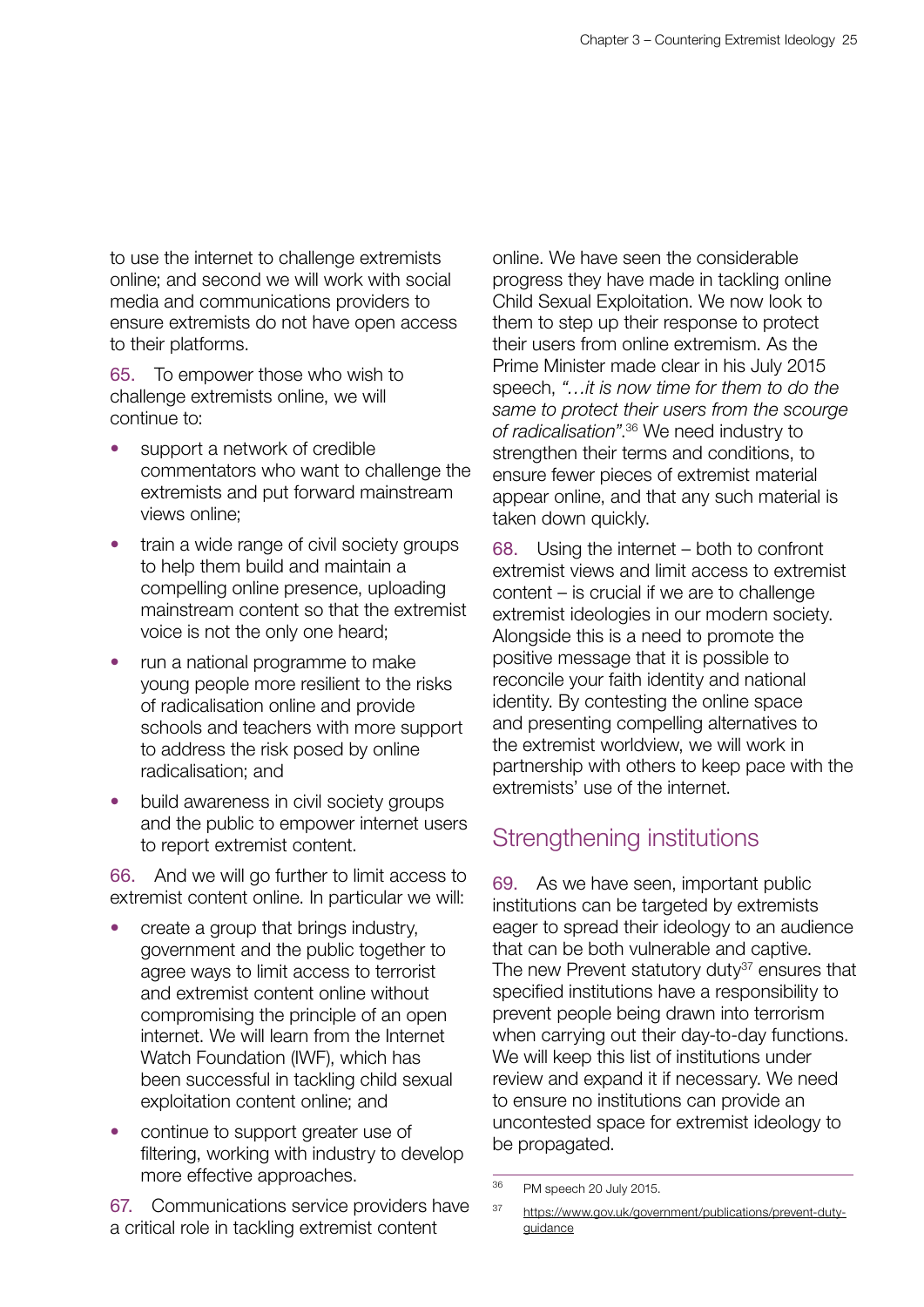*"We need everyone – government, local authorities, police, schools, all of us – to enforce our values right across the spectrum."* 

Prime Minister, July 2015.

#### **Schools**

70. As Trojan Horse demonstrated, children can be vulnerable to purposeful efforts by extremists to take control of their schools and create a space where extremist ideologies can be spread unchallenged. We will continue to support teachers in accessing training to identify warning signs of radicalisation and to understand the action they then should take. We will also signpost teaching resources available to help young people critically assess what they see and hear.

71. Since Peter Clarke's report in 2014, the Department for Education has strengthened the Government's ability to identify extremism and entryism in schools so that we are better able to spot problems and to act quickly if they do occur. This includes major reform of the regulations on governor appointments, so that all appointments must now be made on the basis of skill. Governing bodies can take action to suspend or potentially remove governors if they are not upholding the ethos of the school, including fundamental British values.38

72. We have also toughened up requirements on schools to make sure that the identities of all governors are publicly available to parents and wider communities. And we have set an expectation that it will only be in exceptional circumstances that an individual will have the skill and capacity to serve effectively as a governor of more than two schools at any one time, while making clear that this is a matter for boards to

decide.39 Over the next year we will go further to pilot ways of collecting the information schools publish about their governors to create a new national database of all school governors, to give us better and faster access to this information.

73. Ofsted inspections now routinely assess schools on how well they promote fundamental British values and safeguard pupils from the risk of extremism. All Ofsted inspectors are trained so that they understand the link between extremism and the general safety and wellbeing of children and young people. Training is updated regularly to reflect current government policy and any guidance that has been issued to providers of education and care. For example, training materials and Ofsted's inspection guidance were reviewed to provide appropriate emphasis on fundamental British values and the new Prevent duty.40

74. Finally, Britain is home to a rich diversity of faith groups and we support the great work done through many faiths in providing children with supplementary education. We know that many people in our country find this education to be of great benefit to their families. However, there are concerns that some supplementary schools may be teaching children views which run contrary to our shared values, encouraging hatred of other religions. That is why, to address concerns about supplementary schools, the Department for Education will introduce a new system to enable intervention in unregulated education settings which teach children intensively. This intervention will apply if there are concerns about the safety or welfare of the children attending them,

<sup>40</sup> Definition of 'British values' at: [https://www.gov.uk/](https://www.gov.uk/government/news/guidance-on-promoting-british-values-in-schools-published) [government/news/guidance-on-promoting-british-values](https://www.gov.uk/government/news/guidance-on-promoting-british-values-in-schools-published)[in-schools-published](https://www.gov.uk/government/news/guidance-on-promoting-british-values-in-schools-published) [https://www.gov.uk/government/](https://www.gov.uk/government/publications/prevent-duty-guidance) [publications/prevent-duty-guidance](https://www.gov.uk/government/publications/prevent-duty-guidance)

<sup>&</sup>lt;sup>39</sup> Made clear by Department for Education in the Governors' Handbook applying to all schools including academies, and in statutory guidance for maintained schools.

<sup>38</sup> Definition of 'British values' at: [https://www.gov.uk/](https://www.gov.uk/government/news/guidance-on-promoting-british-values-in-schools-published) [government/news/guidance-on-promoting-british-values-in](https://www.gov.uk/government/news/guidance-on-promoting-british-values-in-schools-published)[schools-published](https://www.gov.uk/government/news/guidance-on-promoting-british-values-in-schools-published)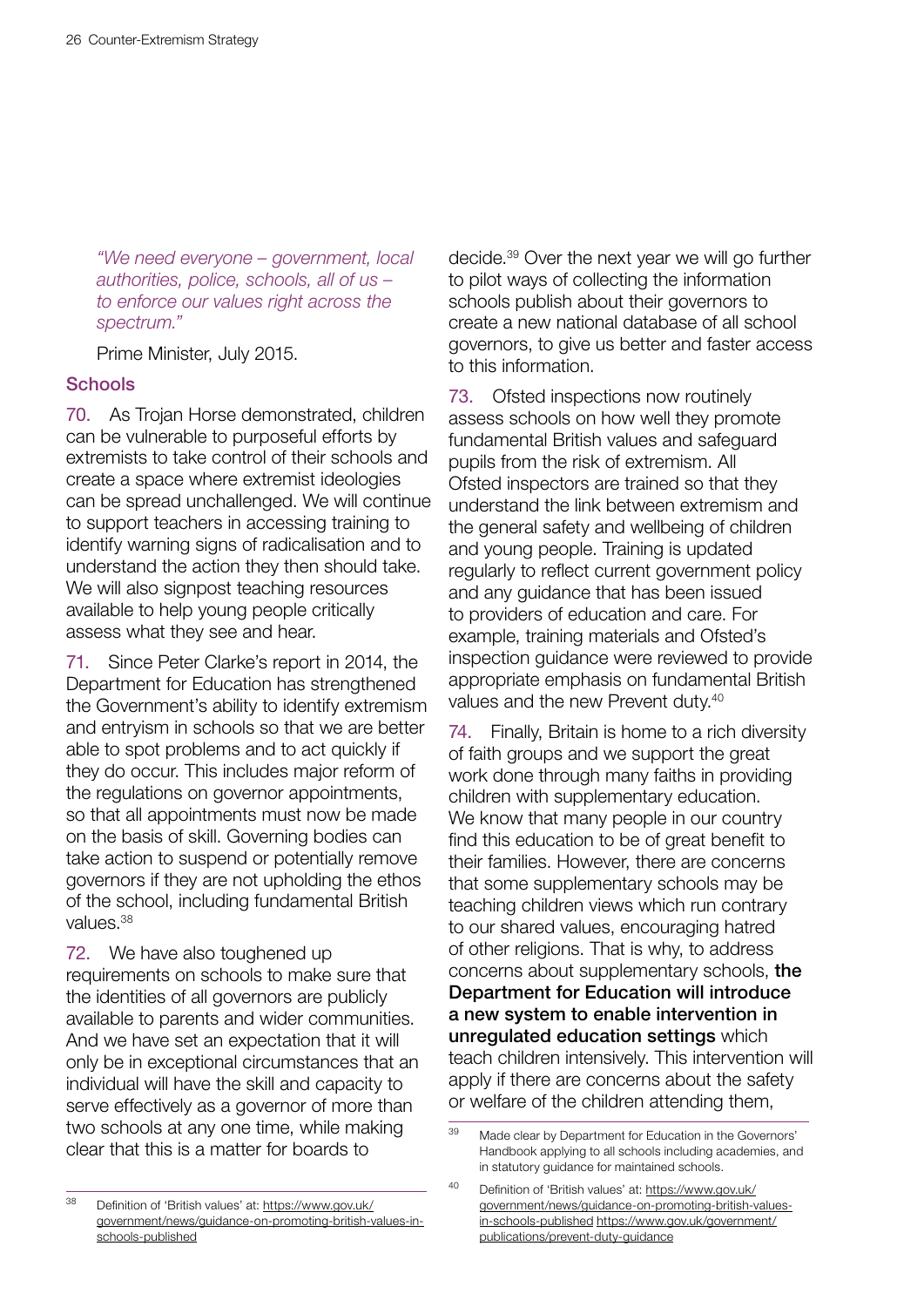including from extremism. This will provide for the registration of settings so that they can be inspected and will introduce appropriate sanctions to protect children.

#### Higher and further education

75. Universities and colleges provide one of our most important arenas for challenging extremist views and ideologies. The Prevent duty requires institutions to take action to reduce the risk of radicalisation and mitigate fully any risks when deciding whether or not to host a particular speaker, making sure extremist speakers, on or off campus, do not go unchallenged. We expect student bodies such as the NUS to avoid providing a platform for extremist speakers. We have a dedicated network of higher and further education coordinators who support universities and colleges to put in place effective policies and processes and to carry out the requirements of the duty.

76. All Ofsted inspectors have received updated training and guidance on what they should be looking for, to ensure further education providers are effectively managing risk and know who they can to turn to for guidance and support. To mitigate the safeguarding risks presented by non-publiclyfunded further education institutions that are not covered by Ofsted, the Government is recruiting a team of external Further Education Advisers, who will mirror the role of Ofsted inspectors and advise Ministers if they have concerns that an institution may be allowing extremism-related activities on their site. This team will make 50 monitoring visits to institutions each year.

77. The Higher Education Funding Council for England (HEFCE) has been appointed to monitor how universities are addressing the risk of radicalisation on campus and put policies in place to ensure extremist speakers do not go unchallenged. We will ensure that the appropriate higher education staff are

given timely information if we become aware that extremists are targeting their students or staff.

#### Local authorities

78. Local authorities have a powerful role to play in combating extremism. Yet in different ways some local authorities have failed to confront extremism as fully as they should have done. In Birmingham, for example, Peter Clarke found that the council failed to respond to extremism in schools under its control, and action is now under way to strengthen governance. The Government responded effectively, but more can be done to help people raise concerns about extremism and to prompt local action. We will ensure Local Authorities have clear guidance on the full range of tools available to them to tackle extremism. We will also review the powers available to enable government to intervene where Councils fail.

#### **Charities**

79. As set out in the next chapter, a range of civil society groups do extraordinary work both at home and overseas. But charities can also be exploited by extremists. Some have used charities or charitable events to promote or spread their extremist messages. Some extremists have raised funds through charity collection.

80. Addressing the abuse of charities for terrorist or extremist purposes is one of the Charity Commission's strategic priorities. The Commission has provided support to trustees – both on improving standards in governance, and on compliance with legal duties – through targeted awareness, advice, and outreach to those charities at greater risk of such abuse. In addition the Commission has increased its compliance and enforcement work in this area. This includes greater collaboration with partner agencies and targeted investigations and enforcement,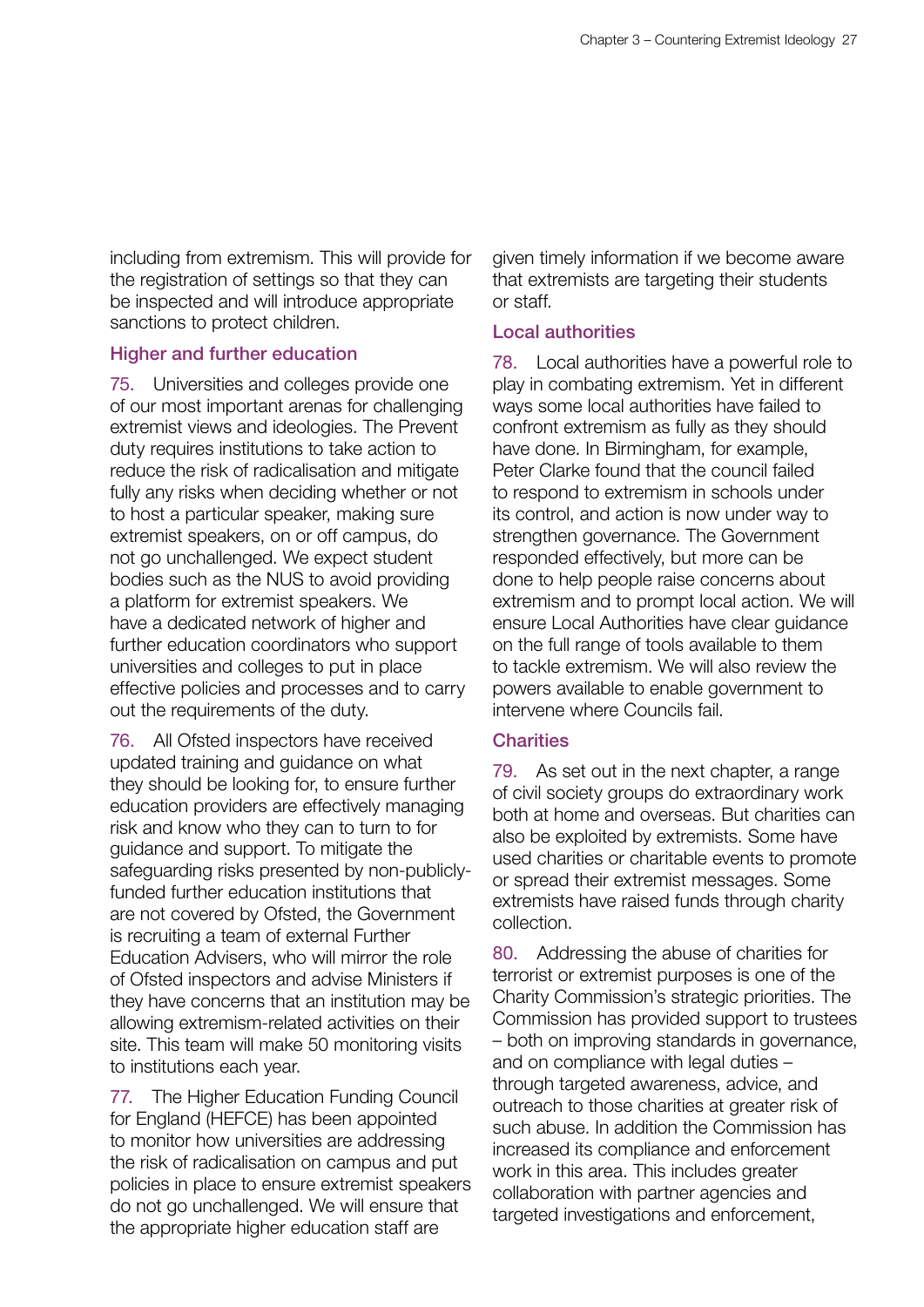including inspections and visits to charities where there is evidence or allegations of abuse or a risk of such abuse occurring. Further, we will look specifically at how foreign funding is influencing groups and individuals in the UK, and its links to extremism.

81. The Charity Commission can currently remove a person from acting as a trustee in limited circumstances, which are tied to their conduct in their official capacity and where there is a risk to property. The Protection of Charities and Social Investment Bill will create a new power so that the Commission can disqualify a trustee for wider reasons, including where their conduct – past or present – would damage the public's trust and confidence in charities. Once the legislation is enacted, the Commission will be able to take stronger action against a variety of abuses, including extremism.

#### National Health Service

82. The NHS is one of the world's largest employers and treats over 1 million patients every 36 hours in England alone. It has an important role in safeguarding individuals. Since 2011, almost a quarter of a million staff from across the healthcare sector have received training to raise awareness of the risks of radicalisation.

83. We will ensure this training is kept under review so that staff are able to identify extremism and take appropriate action. We will also take new action to strengthen the regulations and checks used by the NHS when employing people, so that they spot attempts at entryism.

#### Prisons

84. Prisons can provide an atmosphere where individuals are particularly vulnerable to extremist ideological messages. The Secretary of State for Justice has commissioned a full review into the overall approach to dealing with Islamist extremism

in prisons, and findings will be reported to him in 2016.<sup>41</sup> The review is looking at the nature and extent of the threat in prisons, current capabilities to manage that threat, including the management of high-risk offenders, and what we can learn from international best practice.

#### Faith institutions

*"Our faith communities live, learn and breathe alongside each other; indeed, they give oxygen to each other to strengthen the harmonious society we all value. This shows the extent of diversity in our great country. Together we are one family and that is where we reveal our greatest strength."*

Lord Ahmad, October 2015

85. Faith groups and leaders continue to play a vital role in standing up against extremism. The Government's role will be to harness their expertise and support them to continue this important work.

86. The Department for Communities and Local Government is therefore commissioning a new programme of support to help faith institutions to establish strong governance.<sup>42</sup> The programme aims to strengthen and support places of worship of all faiths in order to improve governance, increase their capacity to engage with women and young people, challenge intolerance and develop resilience to extremism. The programme will provide training on key issues alongside support for faith institutions facing specific challenges.

87. It is not government's role to regulate faith leaders, but government does have a responsibility to ensure that those working

<sup>41</sup> Definition of 'British values' set out at: [https://www.gov.uk/](https://www.gov.uk/government/publications/review-of-prison-education-terms-of-reference) [government/publications/review-of-prison-education-terms](https://www.gov.uk/government/publications/review-of-prison-education-terms-of-reference)[of-reference](https://www.gov.uk/government/publications/review-of-prison-education-terms-of-reference)

<sup>42</sup> For the purposes of this programme a faith institution is a place of worship: its leaders, trustees, staff and volunteers. It does not include faith schools.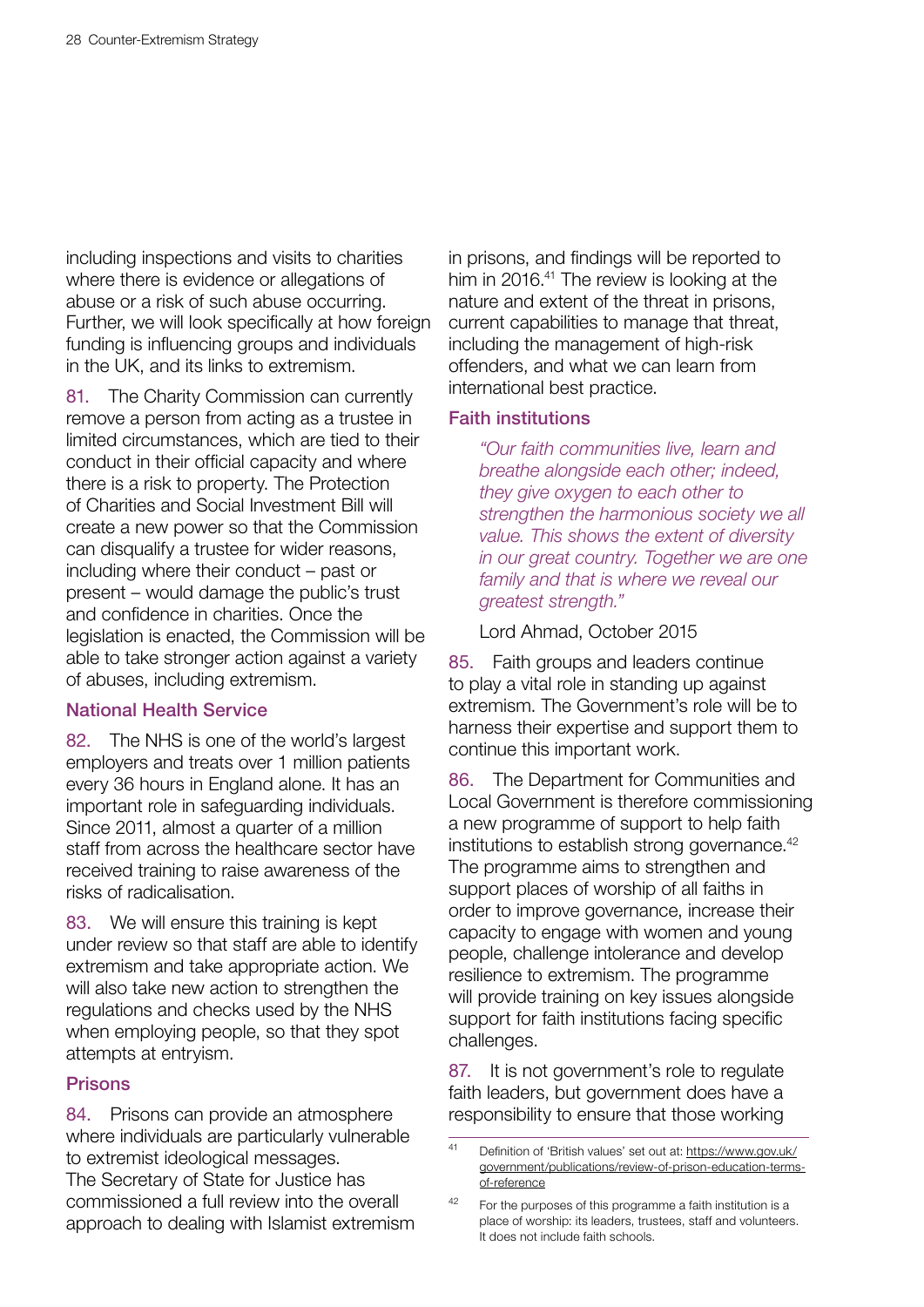in the public sector are suitably trained. The Government will therefore work in partnership with faith groups to review the training provided to those who work as faith leaders in public institutions.<sup>43</sup>

### Working with those most at risk of radicalisation

88. Most of our counter-ideology work will happen pre-emptively, as we seek to protect people from extremist ideology before it gains traction and harms them and those around them. But specific action is needed where an individual is at risk of radicalisation. Channel<sup>44</sup> is a voluntary programme which provides tailored support to help move individuals away from radicalisation. We placed Channel on a statutory footing in 2015 which makes the programme a requirement in every area. To date more than 700 individuals have been supported.<sup>45</sup>

89. Individuals further down the path to radicalisation need a particularly intensive type of support. When necessary this support will be mandatory. The Home Office will therefore develop a new de-radicalisation programme to provide this support by spring 2016. This scheme will be available to be used in conjunction with criminal sanctions.

<sup>43</sup> This review will focus on faith groups that do not have structured training in place for their faith leaders.

<sup>44</sup> Definition of 'British values' set out at: [www.gov.uk/](https://www.gov.uk/government/publications/channel-guidance) [government/uploads/system/uploads/attachment\\_data/](https://www.gov.uk/government/publications/channel-guidance) [file/425189/channel\\_duty\\_guidance\\_april\\_2015](https://www.gov.uk/government/publications/channel-guidance)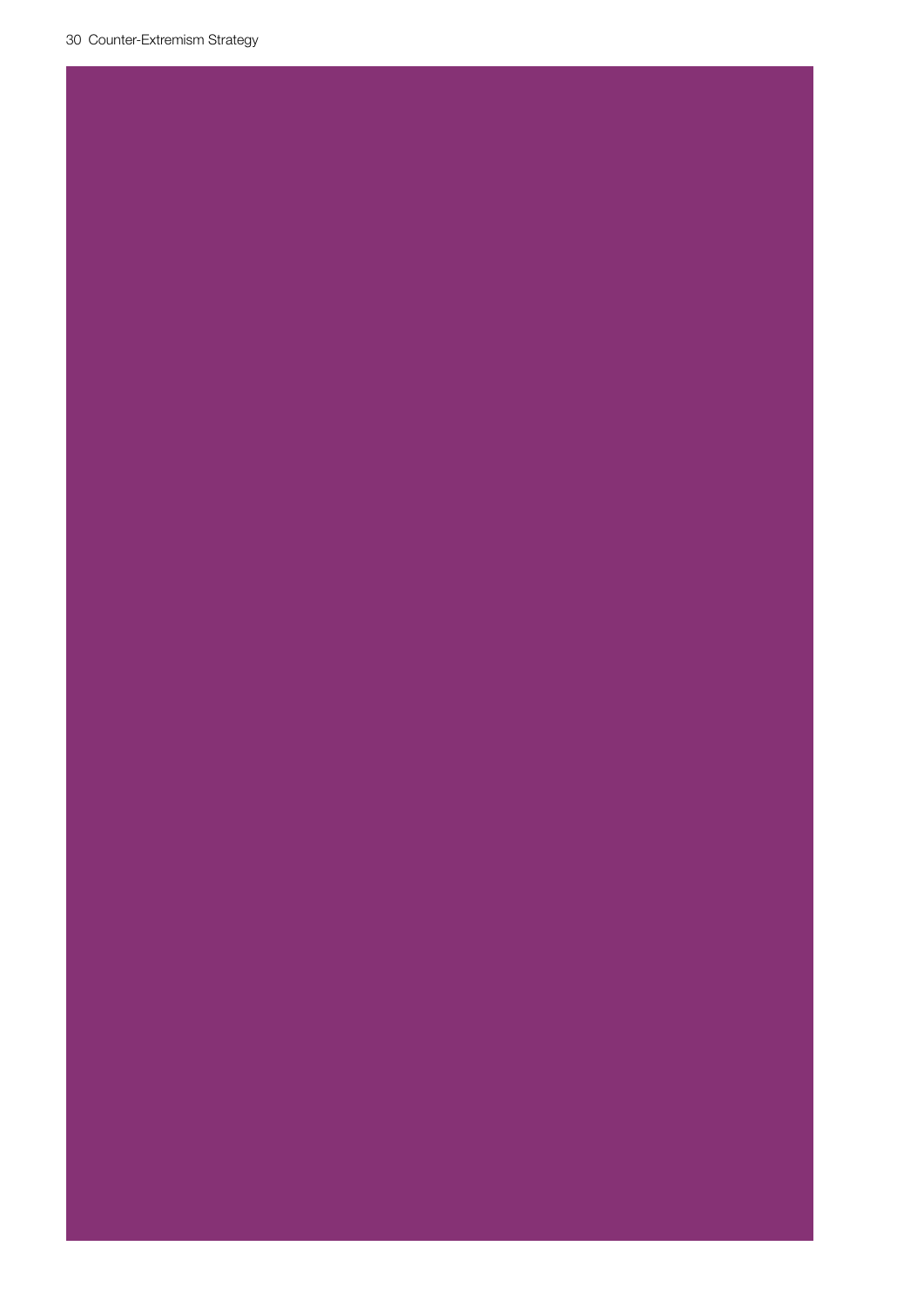## <span id="page-31-0"></span>Chapter 4 – Building a partnership with all those opposed to Extremism

90. Across the country countless organisations and individuals are standing up to fight extremism and the harm it causes. Too often though a small number of strident extremists drown out the mainstream majority, both in person and online.

91. The Government is determined to support the individuals and groups who have credibility and experience fighting extremism within their communities, by amplifying their voices and helping them where required.

*"Just as we do not engage with extremist groups and individuals, we're now going to actively encourage the reforming and moderate Muslim voices. This is a significant shift in government approach – and an important one."* 

Prime Minister, July 2015.

### Delivering a new partnership

92. The Home Office will develop a new network, linking individuals and groups around Britain who are already standing up to extremists in their communities. Working with local partners, including local authorities, we will identify the most impactful and relevant groups already doing important work to protect communities. We will work with all those committed to defeating extremism.

93. Bringing such a diverse range of partners together will be worthwhile in itself, enabling them to share best practice and learn from each other. We will therefore create forums in which peer-to-peer support can be provided and new contacts developed. Working at a local and national level, government will use this network to listen to issues and experiences from the front line and to learn about innovative and effective local interventions.

94. The Prime Minister's Engagement Forum46 is a high profile example of this new network. It will give Ministers the chance to hear directly from those challenging extremism and allow a broad range of people to discuss their experiences and work with the most senior people in government.

95. In addition, we stand ready to support those in our network who seek our help. This could include – for example – providing social media training, technical assistance to enable a small charity to set up a website, or targeted funding for specific projects. This will help our partners to expand their campaigns, allowing mainstream voices to reach a wider audience. In short, we will enable our partners to use every means and tool to combat extremists who do the same.

*"This partnership will reclaim the debate from the extremists. This partnership will empower those who want to celebrate our values and defeat ignorance. This partnership will be a living testimony to show all that we can achieve together. How we are united – bound together by our values, a bond that will always prove stronger than any of the false and* 

<sup>46</sup> <www.gov.uk/government/speeches/extremism-pm-speech>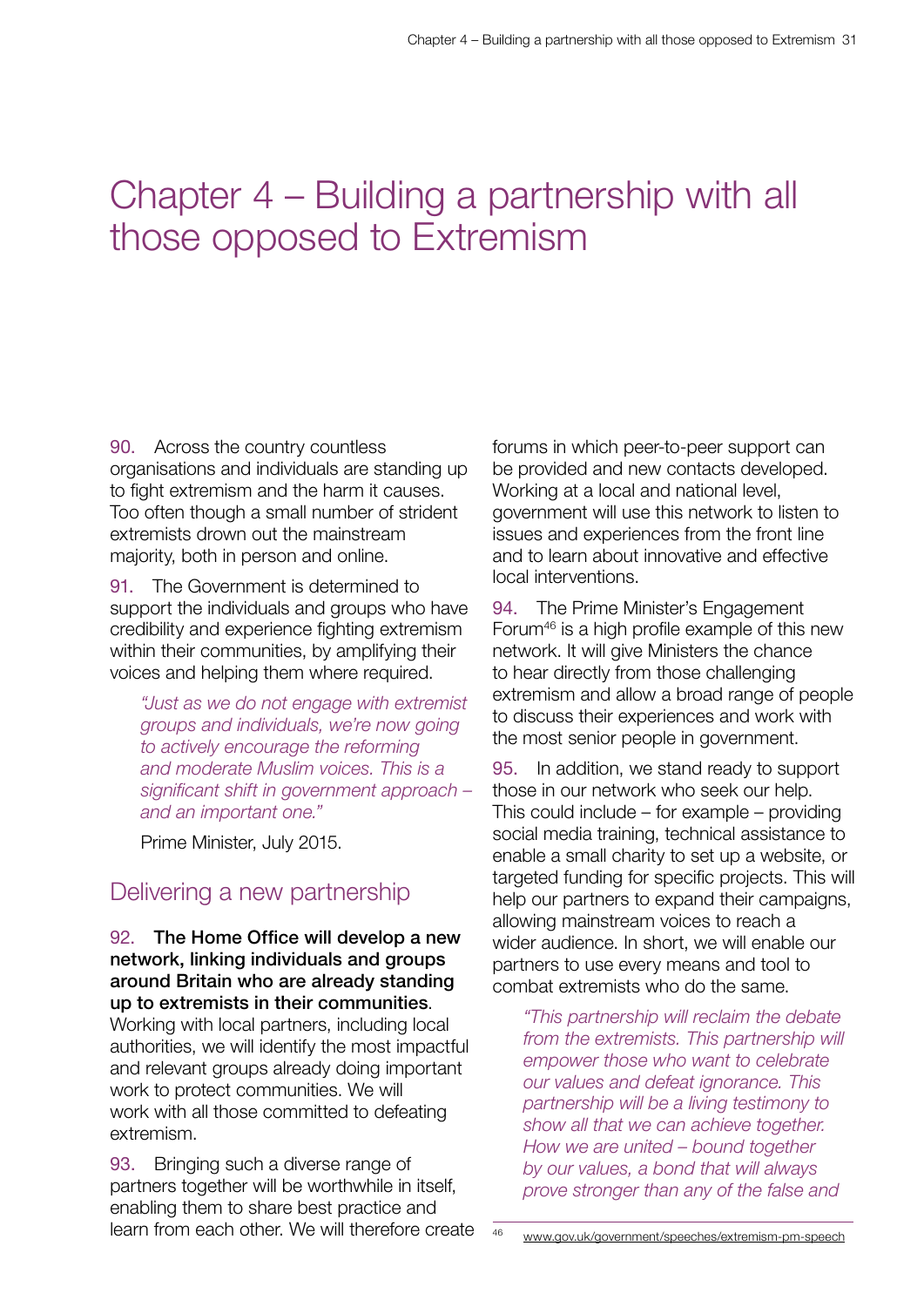*dangerous narratives dreamt up by our enemies."* 

Home Secretary, March 2015.

### Not engaging with extremists

96. We must be careful to only give a platform to the right people. We will be absolutely clear about the people and groups we will not deal with because we find their views and behaviour to be so inconsistent with our own. We will not provide funding or support which inadvertently gives extremists a platform or sense of legitimacy.

97. Building on measures taken since 2010, we will ensure that the public sector consistently avoids giving extreme groups the air of legitimacy by meeting or working with them. We will therefore set out publicly the principles that will guide the whole of government when deciding whether to engage with individuals and groups in this country. This work will primarily be led by the Home Office, in consultation with other departments, and will help to build capacity across Whitehall and the wider public sector.

#### Role of broadcast media

98. Television and radio have enormous power and influence in ensuring that the huge number of mainstream voices who represent liberal values in local communities are given a proper platform and their messages are heard. In his speech on 20 July 2015, the Prime Minister issued a direct challenge to the broadcasters in our country. While making it clear that they are free to put whoever they want on the airwaves, and acknowledging that extremists can make for exciting, ratingfriendly broadcasts, he emphasised that they should exercise their judgment to shape debates in a positive way.

99. We will continue to press home this message with broadcasters, including smaller broadcasters with reach into local communities. We will challenge broadcasters whenever extremists have been given a platform to preach harmful messages and falsehoods without critical challenge. Government will work with broadcasters, publicly funded and commercial, large and small, to understand the challenges they face and to support them in amplifying mainstream voices.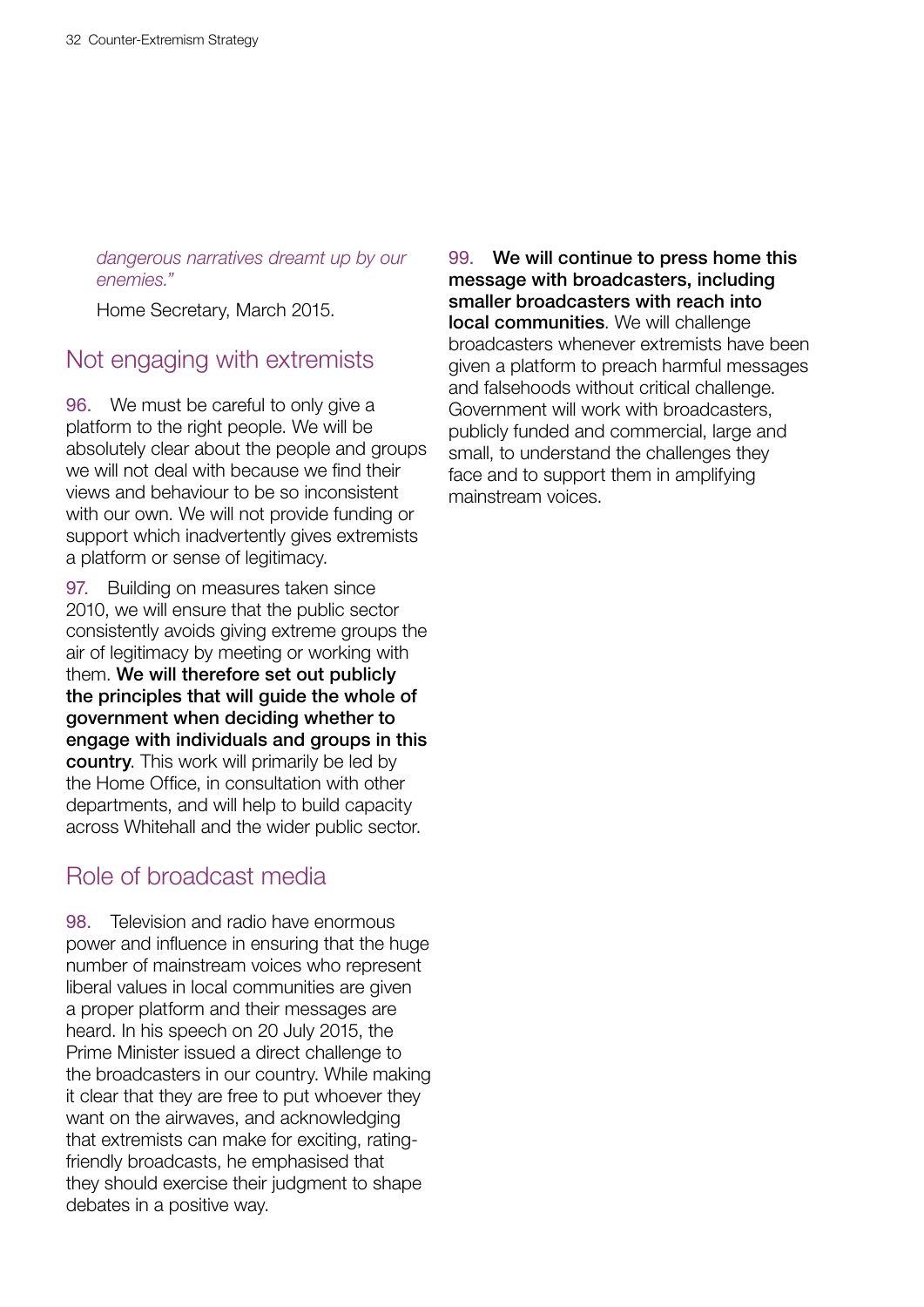## <span id="page-33-0"></span>Chapter 5 – Disrupting Extremists

100. The majority of this strategy is about countering extremism by working in partnership with others, using our values – such as free speech – to confront and challenge extremist ideologies head on. However, in a small number of the most dangerous cases it is necessary to go further, and to use the law to deal with those facilitators and advocates of extremism who pose the greatest threat to others.

101. We already have a range of powers to help us disrupt terrorism, the application of which are subject to an annual independent review. But there remain extremists in our society who cause an immense amount of harm, while being careful to stay just the right side of the law. In addition to strengthening our use of existing powers against such extremists, we will introduce new, carefully targeted powers to challenge the most active and persistent individuals and groups.

## Using existing powers

#### Immigration, asylum and citizenship

102. The Government already uses immigration powers to protect the public from extremists. This includes the power to exclude foreign hate preachers from entering the UK. Since May 2010, the Home Secretary has excluded more hate preachers than any other Home Secretary in history – 97 as of September 2015.47

103. We will continue to use these powers when it is necessary and proportionate to do so. We will make it more explicit that the criteria for exclusion on the grounds of unacceptable behaviour include past or current extremist activity, either here or overseas. Those who intend to travel to the UK should be clear about our expectations.

104. We will also review rules on citizenship. Gaining British citizenship is a privilege and should signal a person's commitment to becoming an active member of our society. So we will strengthen the 'good character' requirement in citizenship applications to include whether an individual has promoted extremist views, or acted in a way which undermines our values. In our review we will also consider who should be automatically entitled to citizenship and how we can more easily revoke citizenship from those who reject our values.

105. We can already refuse to grant a visa to those whose presence in the UK is not conducive to the public good. We will ensure that more information on an individual's extremist behaviour is available to the officers making these visa decisions, through better data-sharing and casework interviews where needed.

106. Britain has a proud record of welcoming those fleeing persecution. Many refugees seek sanctuary in Britain precisely because of the values and freedoms we enjoy. The Government already refuses asylum to people who have committed serious crimes and those we believe pose a

<sup>47</sup> Home Office, 2015.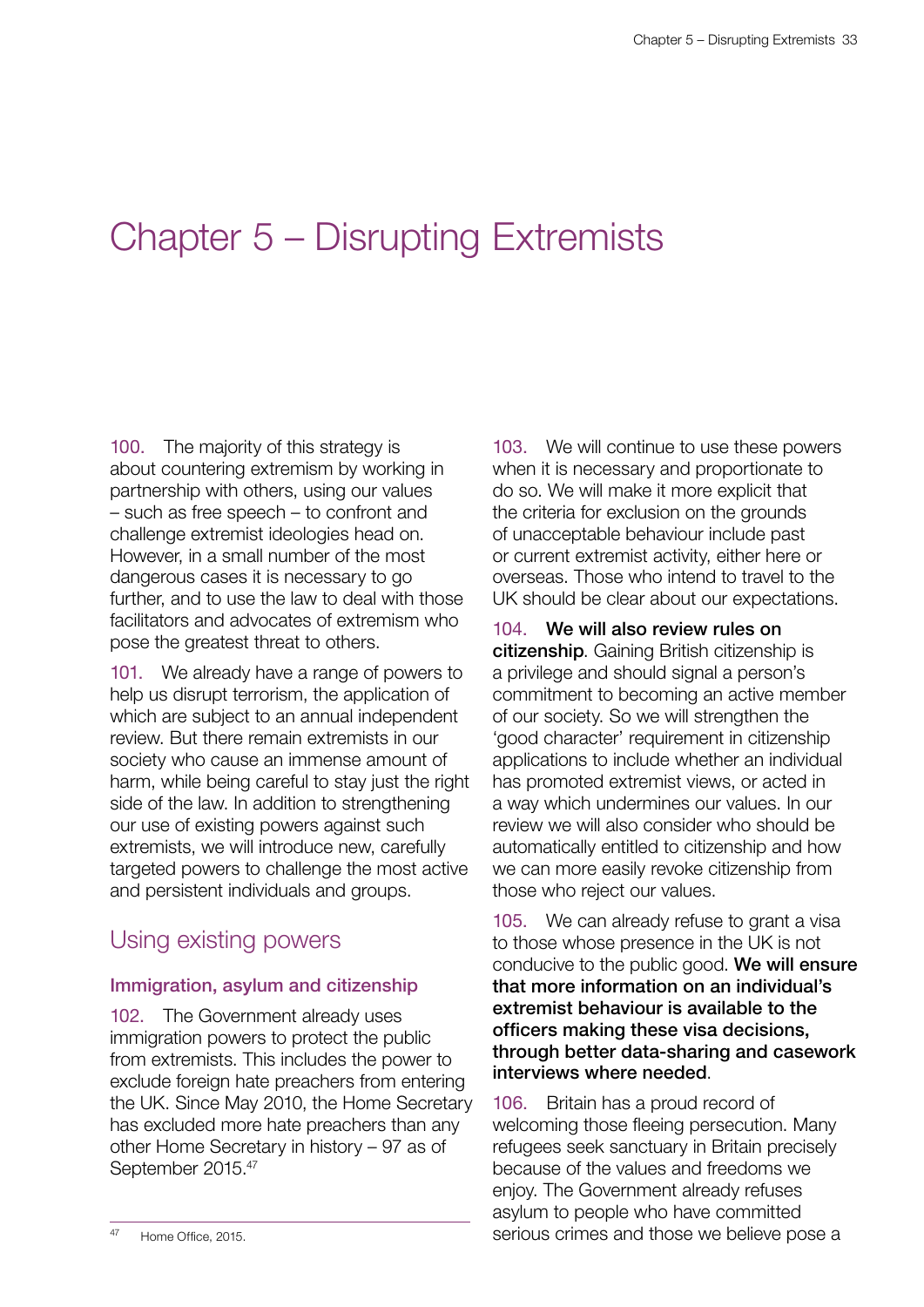risk to our national security. In some cases extremists – including non-violent extremists – may pose a national security risk, particularly when they actively promote views that are anti-democratic, intolerant of the rule of law or call for the persecution and exclusion of minorities. We will therefore provide more detailed guidance on the definition of extremism to caseworkers, to ensure that it is consistently applied to bar those who pose a national security risk.

#### Addressing hate crime

107. All police forces currently monitor and report hate crime and much has been done in recent years to build community trust and better address hate crime. Reporting crime data is particularly important: it helps the police to target their resources and enables the public to hold them to account. The police already monitor antisemitic crime nationally, yet to date anti-Muslim hate crime has not been recorded consistently across the UK. The Government will work with the police to ensure all forces report anti-Muslim attacks in a consistent way.

#### Tackling extremist broadcasts

108. Some extremists are sophisticated communicators who seek to exploit television and radio services to broaden their reach. A lively public debate is essential to expose the myths at the heart of extremist ideologies. But we should not stand by where extremists are given a platform to preach lies without critical challenge.

109. The public are already vigilant about reporting concerns, and Ofcom has strong powers to respond, but we must ensure that we remain robust. Ofcom is strengthening the Broadcasting Code to ensure that broadcasters are clear about their responsibilities to tackle extremist content and we will legislate in this Parliament to ensure Ofcom's existing powers to

#### immediately suspend TV services that broadcast unacceptable extremist material also extend to all radio services.

110. We will also work with Ofcom to look at any potential issues in relation to content which is broadcast through internet-provided TV channels, and consider if any changes are required.

## New legislation to protect the public

#### Targeted powers to prevent and stop extremist activity

111. The police have a range of powers to deal with extremists. However these powers are neither comprehensive nor are they always flexible enough to respond to the risk. For example it is not currently possible to ban groups which stir up racial hatred, or to stop the activities of extremists who deliberately set out to sow divisions between communities and encourage young people to reject the fundamental values and institutions on which our society is based.

#### 112. We will therefore introduce new powers to: ban extremist organisations that promote hatred and draw people into extremism; restrict the harmful activities of the most dangerous extremist individuals; and restrict access to premises which are repeatedly used to support extremism.

113. There will be strong safeguards to ensure these powers are only used in the most serious cases. They will be designed so that they can only be used where it is necessary to prevent the activities of groups and individuals who pose a clear threat to the safety of individuals or society more generally. The powers will not be able to be used against privately held views or people expressing their religious beliefs. They will not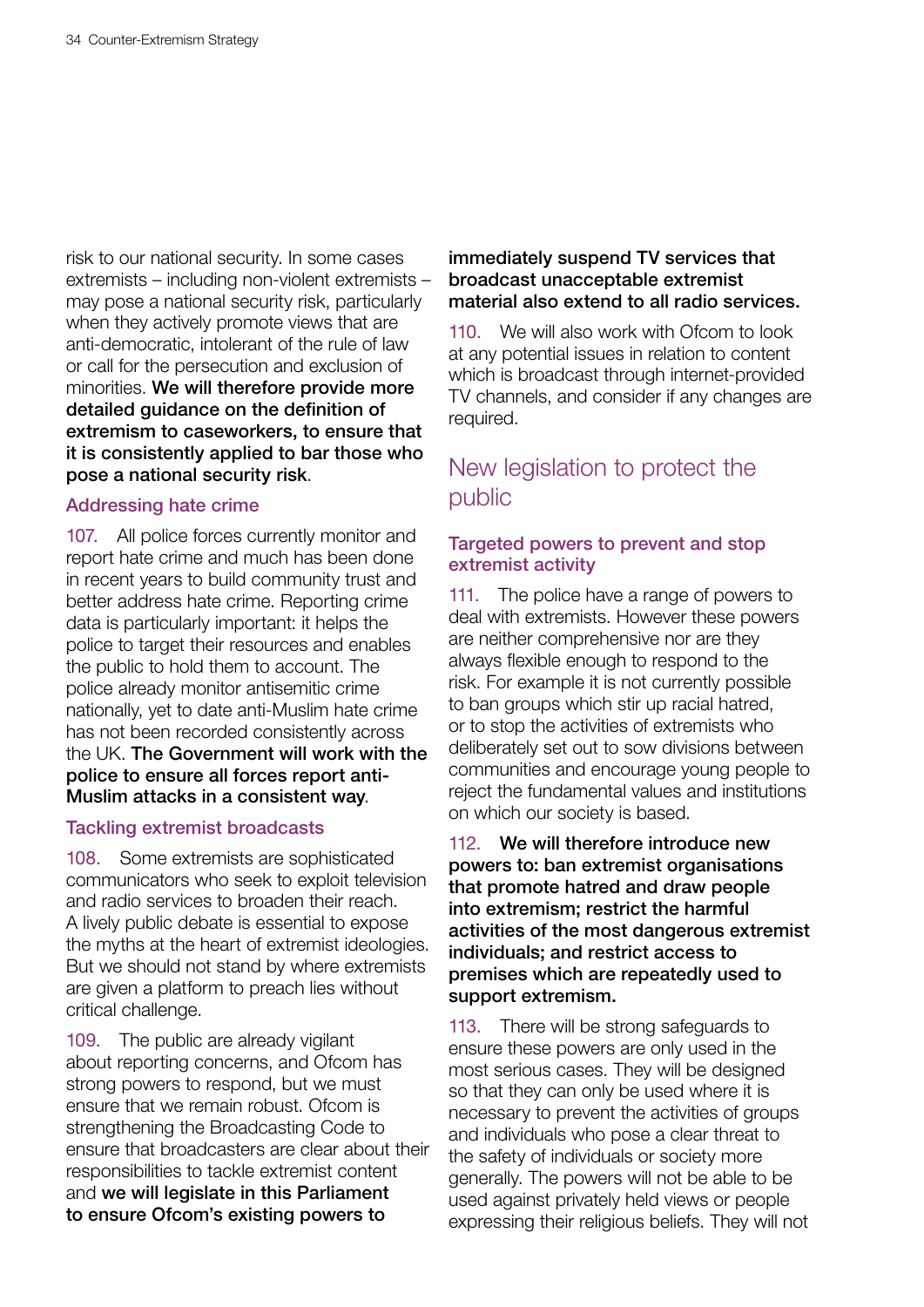curtail the democratic right to protest nor will they close down debate or limit free speech: these are rights we will always protect.

114. The measures will be subject to a high level of judicial scrutiny. Any action will need to be approved by the High Court. We will also produce guidance for the police, prosecutors and local authorities which will clearly set out the exceptional nature of the powers and the circumstances in which they can be used.

115. We appreciate that any new powers will have to be carefully designed and supported by clear evidence of the harm they are intended to address. We are already engaging widely on our proposals for these powers, and will continue to speak to community groups, the legal profession and law enforcement bodies. This will ensure that they are narrowly focused, and proportionate to the harm extremism causes.

*"We need to put out of action the key extremist influencers who are careful to operate just inside the law, but who clearly detest British society and everything we stand for… we are going to introduce new narrowly targeted powers to enable us to deal with these facilitators and cult leaders, and stop them peddling their hatred."* 

Prime Minister, July 2015.

#### Helping the public to report extremism

116. Local people have a key role in identifying extremist behaviour and alerting the relevant authorities. Government will support those who want to stand up against extremism in their community and support victims.

117. Last year we introduced a new legal duty on public bodies to review concerns about persistent anti-social behaviour, which made a difference when piloted in Manchester and other areas. Learning from this, we will introduce a new Extremism Community Trigger to guarantee that concerns about local extremism will be taken seriously. A new legal duty will ensure that the police and local authorities fully review any complaints about extremism. They will be expected to work in partnership to tackle local extremist issues, and keep the public informed about their actions.

#### Protecting vulnerable people

118. In order to help parents protect their children from radicalisation, we have set up a scheme so that parents can cancel their child's passport where they are at risk from travelling overseas to join a terrorist group. This scheme has already helped protect several children under 16 years old. Later this year we will bring forward proposals to strengthen the position with regard to 16 and 17 year olds.

119. We will also strengthen the role of the Disclosure and Barring Service (DBS) to enable employers to identify extremists and stop them working with children and other vulnerable groups. The DBS helps employers in sensitive areas of work to safeguard their workplace by disclosing information about employees and if necessary barring them from certain roles. We will review eligibility for DBS services to ensure they cover the full range of activity where vulnerable people and young people are at risk from extremists.

120. We will introduce measures for the DBS to notify eligible employers if it has new information about extremism relevant to an employee. We will also introduce changes to make anyone with a conviction or civil order for extremist activity subject to the DBS's automatic barring arrangements. This will mean that we can bar the most harmful extremists from working with vulnerable people.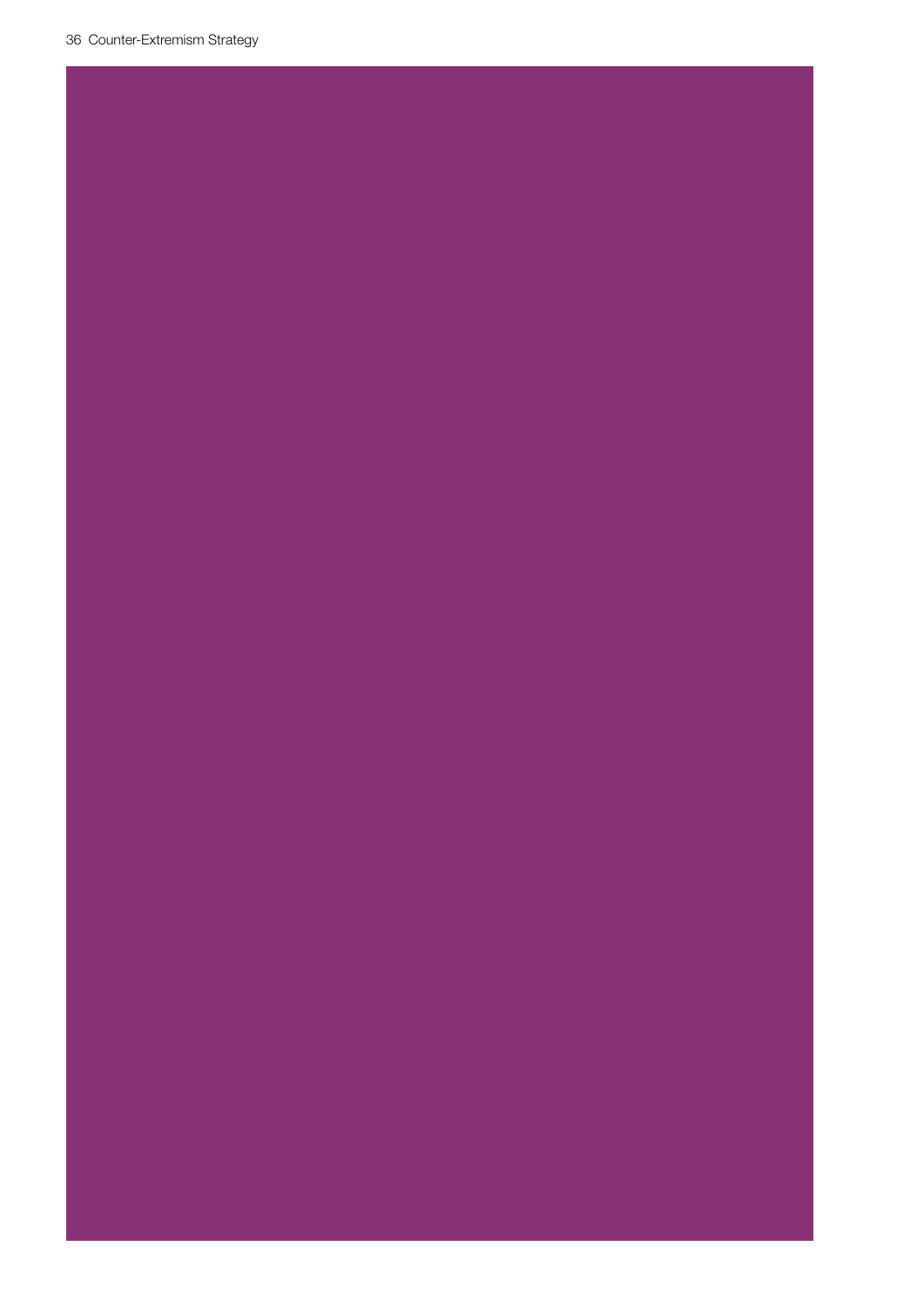## <span id="page-37-0"></span>Chapter 6 – Building Cohesive Communities

121. Britain is a successful multi-racial, multi-faith country. It is open and welcoming and success is achieved not in spite of our diversity but because of it. Yet in some areas, some people feel less of a sense of belonging and are leading isolated lives, separated from the mainstream. This lack of integration can limit educational achievement and access to employment, particularly for women and young people. It is estimated that this costs the UK economy £1.5 billion as a result of long term unemployment, and £700 million due to under-employment and blocked opportunities.48

122. Where opportunities are limited, divisions between people of different backgrounds can grow and be exploited by groups or individuals, who seek to stoke divisions and fuel hatred. Such isolated communities will be less resilient to the threat posed by extremism.

123. Such division in our communities can also be exploited by extreme right-wing and neo-Nazi groups to stoke tensions and fuel hatred. These can in turn reinforce others' desire not to identify with our country, its institutions and values, leading to reciprocal radicalisation.

124. At the same time, values, structures and authorities can gain prominence, creating conditions in which a range of harmful behaviours can occur. This includes behaviour which is deeply discriminatory

to women and girls, such as limiting equal access to education, justice and employment creating an environment where a range of illegal cultural practices including so-called Honour-Based Violence, FGM and Forced Marriage are perpetuated.

125. To respond to the challenges of isolated and segregated communities the Government will build on existing programmes, such as National Citizen Service and English language training which can help break down the barriers between communities. We will continue our work to eradicate illegal and harmful cultural practices such as FGM and Forced Marriage. But we need to do more. That is why the Government has asked Louise Casey to conduct a major review into the issues around opportunity and integration in those communities most separated from the mainstream.

*"For all our successes as multi-racial, multi-faith democracy, we have to confront a tragic truth that there are people born and raised in this country who don't really identify with Britain – and who feel little or no attachment to other people here. Indeed, there is a danger in some of our communities that you can go your whole life and have little to do with people from other faiths and backgrounds."* 

Prime Minister, July 2015.

<sup>48</sup> Social Integration Commission, 2014. Social Integration: A wake up call. [http://socialintegrationcommission.org.uk/a](http://socialintegrationcommission.org.uk/a-wake-up-call-social-integration-commission.pdf)[wake-up-call-social-integration-commission.pdf](http://socialintegrationcommission.org.uk/a-wake-up-call-social-integration-commission.pdf)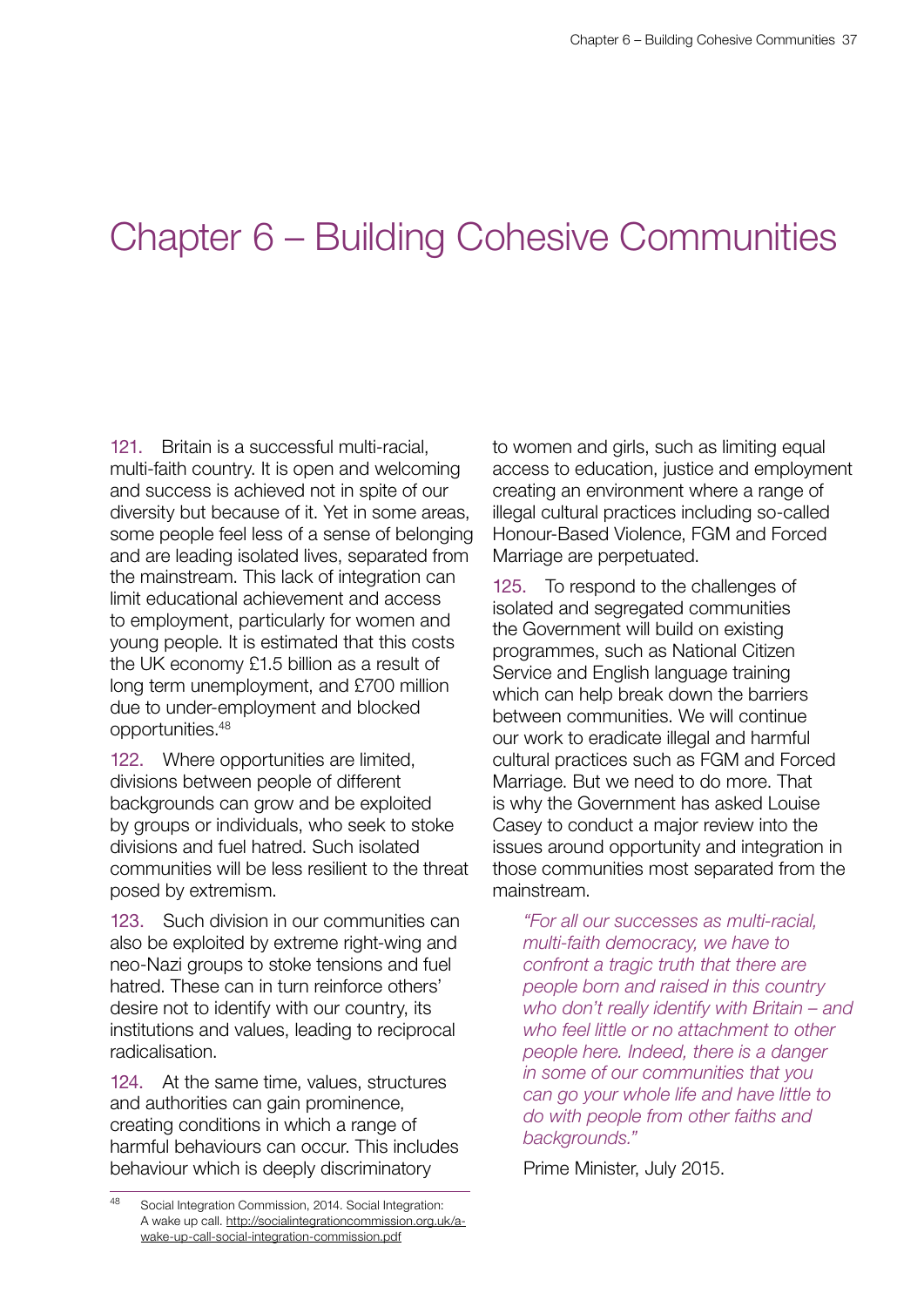*"We want to go further than ever before in helping people from isolated communities to play a full and fruitful part in British life."* 

Home Secretary, March 2015.

### National Citizen Service

126. We will continue to broaden the work of National Citizen Service (NCS) and encourage greater participation. The programme has proved extremely popular, helping more than 130,000 16 and 17 year olds since its launch in 2011. NCS aims to help young people engage with their wider community and become more active and responsible citizens. More than 80% of participants report that it helped them feel more positive about those from different backgrounds.49 We will encourage more young people from isolated communities to benefit from the scheme and will expand the opportunities for NCS graduates to focus on interfaith youth work.

### English language training

127. The ability to speak English can have a transformative effect. It gives people the means to integrate with wider society, helping them in the workplace, making it easier to access vital public services, and allowing them to support their children's education. The ability to understand and communicate in English is also central to people's ability to question extremist ideologies and to hear the alternatives. Government already spends around £125 million each year to support English language training, with the majority of this taking place in areas with high levels of social deprivation and isolation.<sup>50</sup> Training

ranges from support and help to learn in the local community, to helping people to gain nationally recognised qualifications. Yet over 750,000 people in England do not speak English, or do not speak it well.<sup>51</sup> One in ten British adults born outside the UK has below average or poor command of English, and one in four of this group has lived in the UK for more than 20 years.<sup>52</sup>

128. As we look to build more cohesive communities we will be reviewing how best to provide English language training<sup>53</sup> and support local partners in those places where we focus our efforts.

### Illegal cultural practices

129. The Government is already taking stringent steps to clamp down on these practices including through our strategy to tackle Violence Against Women and Girls, 54 and we are already actively delivering a comprehensive programme to prevent FGM and forced marriage.

130. This includes a new Female Genital Mutilation Unit, based in the Home Office, to co-ordinate action against FGM and provide targeted local support to survivors and those at risk, legislation for new protection orders which came into force in July 2015, and a £3 million national FGM Prevention Programme delivered in partnership with NHS England to support thousands of frontline professionals improve the NHS response.

131. Alongside these efforts to tackle FGM, the Government's Forced Marriage Unit

<sup>53</sup> In Wales this would include proficiency in the Welsh language.

<sup>51</sup> ONS (2011) Census 2011: Proficiency in English by age (Table LC2105EW).

<sup>52</sup> 2009-10 Citizenship Survey.

<sup>54</sup> A Call to End Violence Against Women and Girls, Action Plan 2014 [https://www.gov.uk/government/publications/a-call-to](https://www.gov.uk/government/publications/a-call-to-end-violence-against-women-and-girls-action-pla)[end-violence-against-women-and-girls-action-plan-2014](https://www.gov.uk/government/publications/a-call-to-end-violence-against-women-and-girls-action-pla)

<sup>49</sup> Evaluation of National Citizen Service, July 2013, NatCen Social Research, Office of Public Management and New Philanthropy Capital.

<sup>50</sup> Department for Business Innovation and Skills, 2015.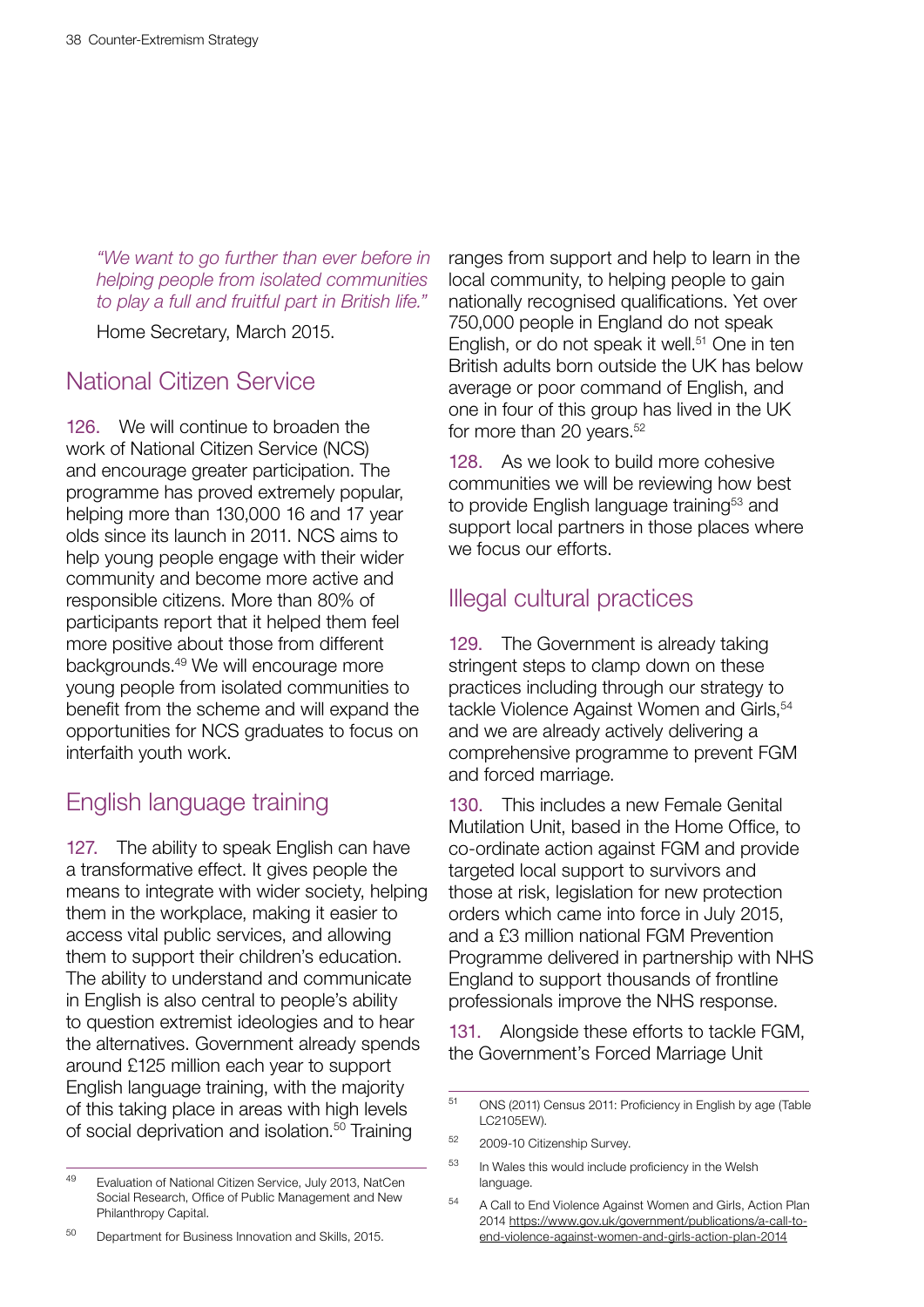(FMU) will continue its important work both in the UK – where support is provided to any individual – and overseas, providing consular assistance to British nationals and dual nationals. But more still needs to be done.

132. We have committed to toughen regulations, so schools have to report children who go missing from school rolls mid-year, some of whom may face risks such as Female Genital Mutilation, Forced Marriage, Child Sexual Exploitation, and falling prey to radicalisation. And whilst we already have lifetime anonymity for victims of FGM and rape, we are consulting on how to bring parity for those individuals who are victims of forced marriage.

133. Finally, Her Majesty's Inspectorate of Constabulary is conducting a force-level inspection on the police response to so-called Honour-Based Violence, including FGM and Forced Marriage this **year.** This will create an evidence base for policy making and an improved operational response.

## Boosting opportunity and integration

134. The Government has asked Louise Casey to conduct a review into how we can boost opportunity and integration in our most isolated communities. This review will be wide-ranging, developing our understanding, engaging with communities and identifying a range of interventions that civil society and government can implement. These may include housing and education, along with developing and teaching English language skills and boosting employment outcomes, especially for women.

135. Louise Casey will provide an interim report on her findings to the Prime Minister and Home Secretary early next year.

136. Government will use this report to inform funding for a major new Cohesive Communities Programme in 2016. This programme will provide central funding in support of local interventions targeted at local needs. We have seen how intensively focused, multi-agency support has helped in other areas, for example the Troubled Families Programme. We will learn from this and other interventions both here and overseas.